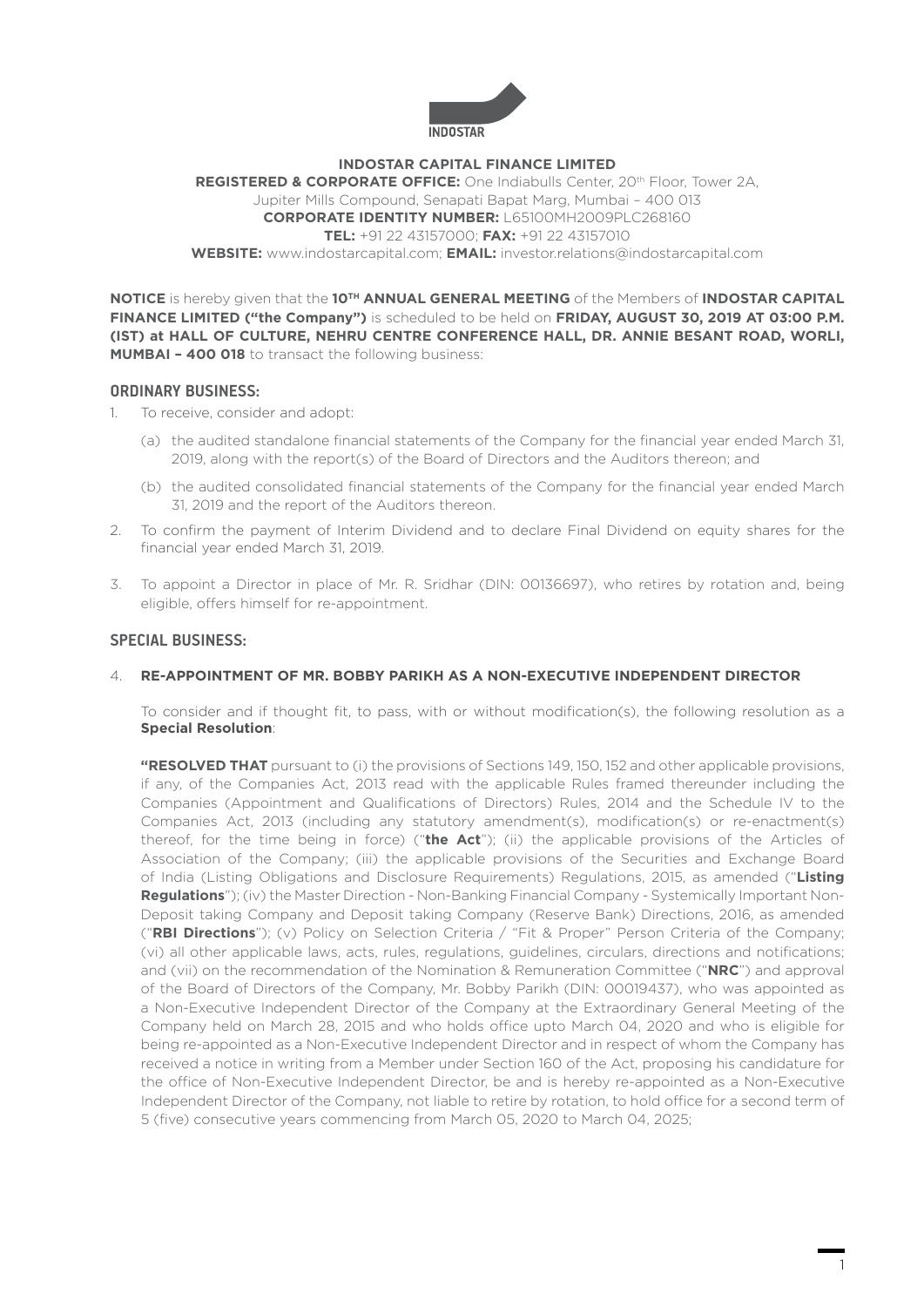**RESOLVED FURTHER THAT** the Board of Directors of the Company ("**Board**") be and is hereby authorised to undertake all such acts, deeds, matters and things, as it may in its absolute discretion deem necessary, expedient, proper or desirable to give full effect to the aforesaid resolution including but not limited to delegate any powers to any officials of the Company conferred upon the Board by this resolution and to settle all questions / doubts / queries / difficulties that may arise in this regard, at any stage without being required to seek any further consent or approval of the Members of the Company to the end and intent that they shall be deemed to have given their approval thereto expressly by the authority of this resolution."

### 5. **INCREASE IN THE BORROWING LIMITS OF THE COMPANY**

 To consider and if thought fit, to pass, with or without modification(s), the following resolution as a **Special Resolution**:

"RESOLVED THAT in supersession of the resolution passed by the Members at the 9<sup>th</sup> Annual General Meeting of the Company held on September 27, 2018 and pursuant to (i) the provisions of Section 180(1)(c) and other applicable provisions, if any, of the Companies Act, 2013 read with the applicable Rules framed thereunder (including any statutory amendment(s), modification(s) or re-enactment(s) thereof, for the time being in force) ("**the Act**"); (ii) the applicable provisions of the Memorandum of Association and the Articles of Association of the Company; (iii) the Master Direction - Non-Banking Financial Company - Systemically Important Non-Deposit taking Company and Deposit taking Company (Reserve Bank) Directions, 2016, as amended; (iv) the Foreign Exchange Management Act, 1999 (including any statutory amendment(s), modification(s) or re-enactment(s) thereof, for the time being in force); and (v) all other applicable laws, acts, rules, regulations, guidelines, circulars, directions and notifications and subject to such other consent(s) / permission(s) / sanction(s), as may be required, consent of the Members of the Company be and is hereby accorded to the Board of Directors of the Company (hereinafter referred to as the "**Board**" which term shall be deemed to include any committee constituted / may be constituted by the Board of Directors of the Company or any other person(s), for the time being exercising the powers conferred on the Board of Directors by this resolution and as may be authorised by the Board in this regard) to borrow any sum or sums of monies, from time to time, whether in Indian Rupees or in foreign currency, in any form or manner and / or in one or more tranches, by way of fund based or non-fund based assistance including but not limited to by way of term loan / guarantees / working capital facilities / overdraft facilities / lines of credit / inter corporate deposits / credit facilities / external commercial borrowings / financial assistance from banks / financial institutions / entities / persons and / or any other lenders, issue of convertible or non-convertible instruments or securities / commercial paper and / or in any other form, to such eligible person(s), upon such terms and conditions as to interest, repayment, tenor, security or otherwise, as the Board may determine and think fit, such that the money or monies to be borrowed, together with the monies already borrowed by the Company (apart from the temporary loans obtained from the Company's bankers in the ordinary course of business) may exceed the aggregate of the paid-up share capital, free reserves and securities premium of the Company, however provided that the monies borrowed and outstanding (apart from the temporary loans obtained from the Company's bankers in the ordinary course of business) shall not exceed, at any point in time, a sum equivalent to ₹25,000 crore (Rupees Twenty Five Thousand crore only), over and above the aggregate, for the time being, of the paid-up share capital, free reserves and securities premium of the Company;

**RESOLVED FURTHER THAT** the Board be and is hereby authorised to undertake all such acts, deeds, matters and things, as it may in its absolute discretion deem necessary, expedient, proper or desirable to give full effect to the aforesaid resolution and to settle all questions / doubts / queries / difficulties that may arise in this regard, at any stage without being required to seek any further consent or approval of the Members of the Company to the end and intent that they shall be deemed to have given their approval thereto expressly by the authority of this resolution."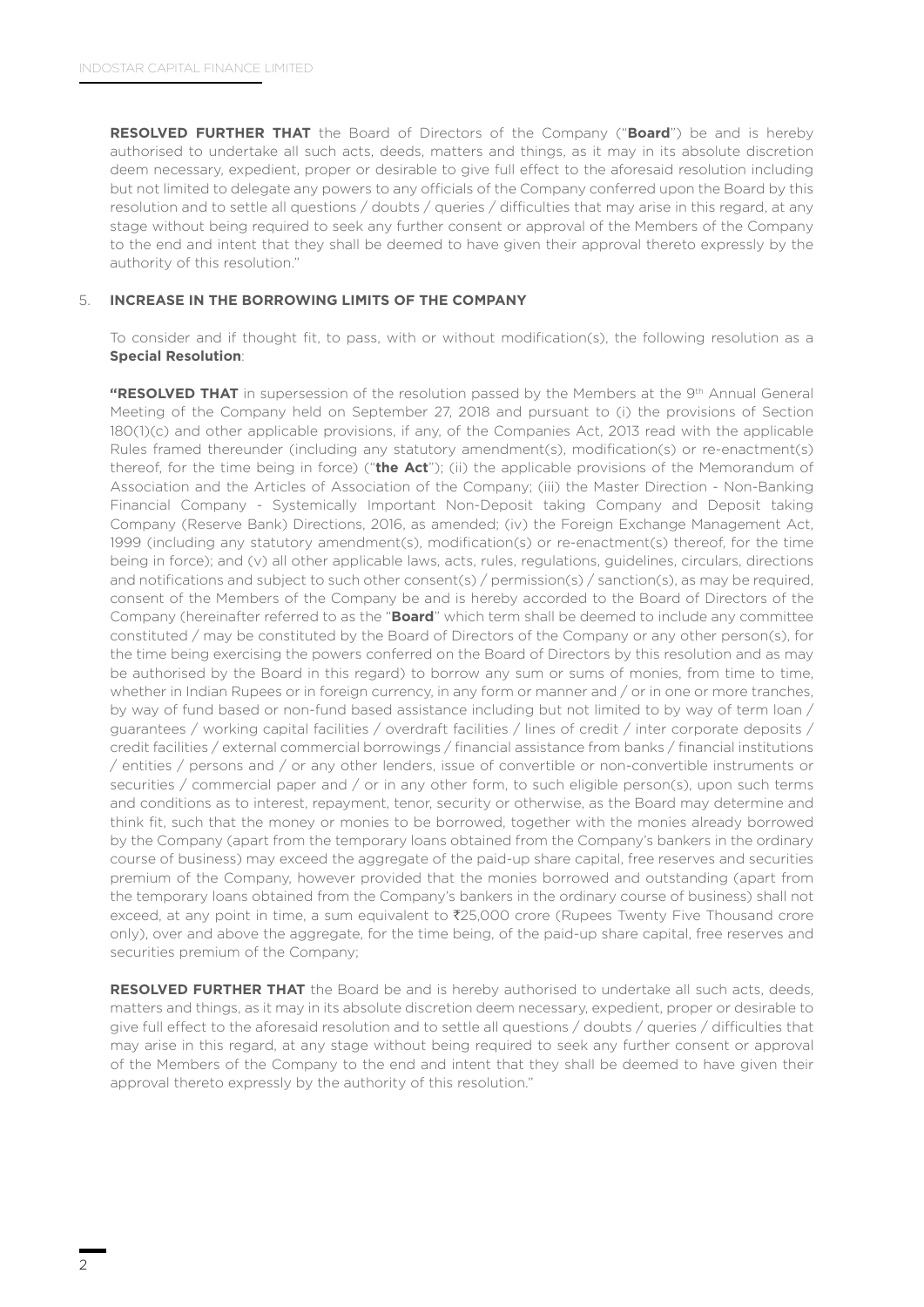

### 6. **ISSUE OF NON-CONVERTIBLE DEBENTURES UNDER PRIVATE PLACEMENT**

 To consider and if thought fit, to pass, with or without modification(s), the following resolution as a **Special Resolution**:

**"RESOLVED THAT** in supersession to the resolution passed by the Members at the 9<sup>th</sup> Annual General Meeting of the Company held on September 27, 2018 and pursuant to (i) the provisions of Sections 23, 42, 71, 180(1)(c) and other applicable provisions, if any, of the Companies Act, 2013 read with the applicable Rules framed thereunder including the Companies (Prospectus and Allotment of Securities) Rules, 2014 and the Companies (Share Capital and Debentures) Rules, 2014 (including any statutory amendment(s), modification(s) or re-enactment(s) thereof, for the time being in force) ("**the Act**"); (ii) the applicable provisions of the Memorandum of Association and the Articles of Association of the Company; (iii) the Securities and Exchange Board of India (Issue and Listing of Debt Securities) Regulations, 2008, as amended; (iv) the Securities and Exchange Board of India (Listing Obligations and Disclosure Requirements) Regulations, 2015, as amended; (v) the Master Direction - Non-Banking Financial Company - Systemically Important Non-Deposit taking Company and Deposit taking Company (Reserve Bank) Directions, 2016, as amended; and (vi) all other applicable laws, acts, rules, regulations, guidelines, circulars, directions and notifications and subject to such other consent(s) / permission(s) / sanction(s), as may be required, consent of the Members of the Company be and is hereby accorded to the Board of Directors of the Company (hereinafter referred to as the "**Board**" which term shall be deemed to include any committee constituted / may be constituted by the Board of Directors of the Company or any other person(s), for the time being exercising the powers conferred on the Board of Directors by this resolution and as may be authorised by the Board in this regard) to create / invite / offer / issue / allot upto such number of non-convertible debentures ("**NCDs**") including but not limited to subordinated / perpetual debentures, under private placement, with or without security, in one or more modes or combinations thereof and in one or more series or tranches, to such eligible person(s), on such terms and conditions as the Board may determine and think fit, such that the aggregate principal amount of NCDs to be issued during a period of 1 (one) year commencing from the date of passing of this Special Resolution does not exceed ₹10,000 crore (Rupees Ten Thousand crore only) within the overall borrowing limits of the Company;

**RESOLVED FURTHER THAT** the Board be and is hereby authorised to undertake all such acts, deeds, matters and things, as it may in its absolute discretion deem necessary, expedient, proper or desirable to give full effect to the aforesaid resolution and to settle all questions / doubts / queries / difficulties that may arise in this regard, at any stage without being required to seek any further consent or approval of the Members of the Company to the end and intent that they shall be deemed to have given their approval thereto expressly by the authority of this resolution."

### 7. **INCREASE IN AGGREGATE LIMIT OF INVESTMENT AND HOLDING BY FOREIGN PORTFOLIO INVESTORS IN THE EQUITY SHARE CAPITAL OF THE COMPANY**

 To consider and if thought fit, to pass, with or without modification(s), the following resolution as a **Special Resolution**:

**"RESOLVED THAT** pursuant to (i) the provisions of the Foreign Exchange Management Act, 1999 (including any statutory amendment(s), modification(s) or re-enactment(s) thereof, for the time being in force) ("**FEMA**"); (ii) Foreign Exchange Management (Transfer or Issue of Security by a Person Resident Outside India) Regulations, 2017, as amended ("**RBI FEMA Regulations**"); (iii) the extant Consolidated FDI Policy issued by the Department of Industrial Policy and Promotion, the Ministry of Commerce and Industry, the Government of India ("**FDI Policy**"); FEMA, RBI Regulations and FDI Policy, collectively referred to as "**FEMA Regulations**"; (iv) applicable provisions of the Articles of Association of the Company; (v) the Securities and Exchange Board of India (Foreign Portfolio Investors) Regulations, 2014, as amended ("**SEBI FPI Regulations**"); and (vi) all other applicable laws, acts, rules, regulations, guidelines, circulars, directions, notifications and press notes and subject to such other consent(s) / permission(s) / sanction(s), as may be required, consent of the Members of the Company be and is hereby accorded to permit Foreign Portfolio Investors registered in accordance with the provisions of the SEBI FPI Regulations ("**FPIs**"), to invest and hold in aggregate, equity shares of the Company, upto 50% of the paid-up equity share capital of the Company, provided that the total holding by each FPI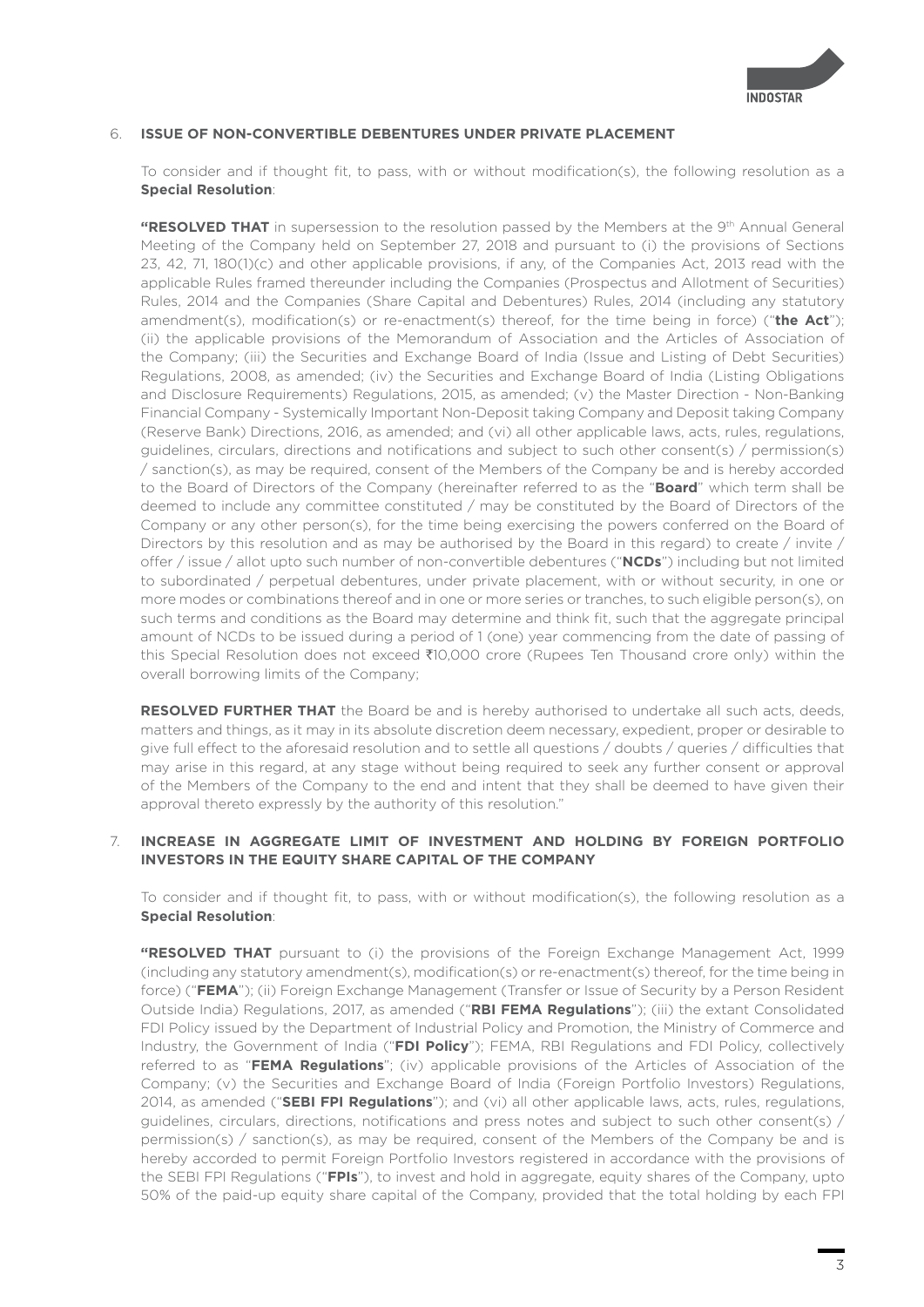or an investor group as referred in SEBI FPI Regulations is within the limits prescribed under the FEMA Regulations and the SEBI FPI Regulations, from time to time;

**RESOLVED FURTHER THAT** the Board of Directors of the Company ("**Board**") be and is hereby authorised to undertake all such acts, deeds, matters and things, as it may in its absolute discretion deem necessary, expedient, proper or desirable to give full effect to the aforesaid resolution including but not limited to delegate any powers to any officials of the Company conferred upon the Board by this resolution and to settle all questions / doubts / queries / difficulties that may arise in this regard, at any stage without being required to seek any further consent or approval of the Members of the Company to the end and intent that they shall be deemed to have given their approval thereto expressly by the authority of this resolution."

## 8. **SALE / ASSIGNMENT / SECURITISATION OF LOAN RECEIVABLES OF THE COMPANY UPTO** ` **5,000 CRORE IN A FINANCIAL YEAR**

 To consider and if thought fit, to pass, with or without modification(s), the following resolution as a **Special Resolution**:

**"RESOLVED THAT** pursuant to (i) the provisions of Section 180(1)(a) and other applicable provisions, if any, of the Companies Act, 2013 read with the applicable Rules framed thereunder (including any statutory amendment(s), modification(s) or re-enactment(s) thereof, for the time being in force) ("**the**  Act"); (ii) the applicable provisions of the Memorandum of Association and the Articles of Association of the Company; and (iii) all other applicable laws, acts, rules, regulations, guidelines, circulars, directions and notifications and subject to such other consent(s) / permission(s) / sanction(s), as may be required, consent of the Members of the Company be and is hereby accorded to the Board of Directors of the Company (hereinafter referred to as the "**Board**" which term shall be deemed to include any committee constituted / may be constituted by the Board of Directors of the Company or any other person(s), for the time being exercising the powers conferred on the Board of Directors by this resolution and as may be authorised by the Board in this regard), to sell / assign / securitize, present and / or future loan receivables of the Company, to such persons / entities, in such form and manner and upon such terms and conditions as the Board may determine and think fit, such that the aggregate amount of such sale / assignment / securitisation transactions shall not exceed `5,000 crore (Rupees Five Thousand crore only), during a financial year;

**RESOLVED FURTHER THAT** the Board be and is hereby authorised to undertake all such acts, deeds, matters and things, as it may in its absolute discretion deem necessary, expedient, proper or desirable to give full effect to the aforesaid resolution and to settle all questions / doubts / queries / difficulties that may arise in this regard, at any stage without being required to seek any further consent or approval of the Members of the Company to the end and intent that they shall be deemed to have given their approval thereto expressly by the authority of this resolution."

### 9. **APPOINTMENT OF MR. SHAILESH SHIRALI AS A WHOLE-TIME DIRECTOR**

 To consider and if thought fit, to pass with or without modification(s), the following resolution as an **Ordinary Resolution**:

**"RESOLVED THAT** pursuant to the provisions of Section 152 and other applicable provisions, if any, of the Companies Act, 2013 read with the applicable Rules framed thereunder including the Companies (Appointment and Qualifications of Directors) Rules, 2014 (including any statutory amendment(s), modification(s) or re-enactment(s) thereof, for the time being in force), Mr. Shailesh Shirali (DIN: 06525626) who was appointed as an Additional Director of the Company in terms of Section 161(1) of the Companies Act, 2013 and the Articles of Association of the Company and who holds office upto the date of this Annual General Meeting and in respect of whom the Company has received a notice in writing from a Member under Section 160 of the Companies Act, 2013, proposing his candidature for the office of Director, be and is hereby appointed as a Director of the Company, liable to retire by rotation;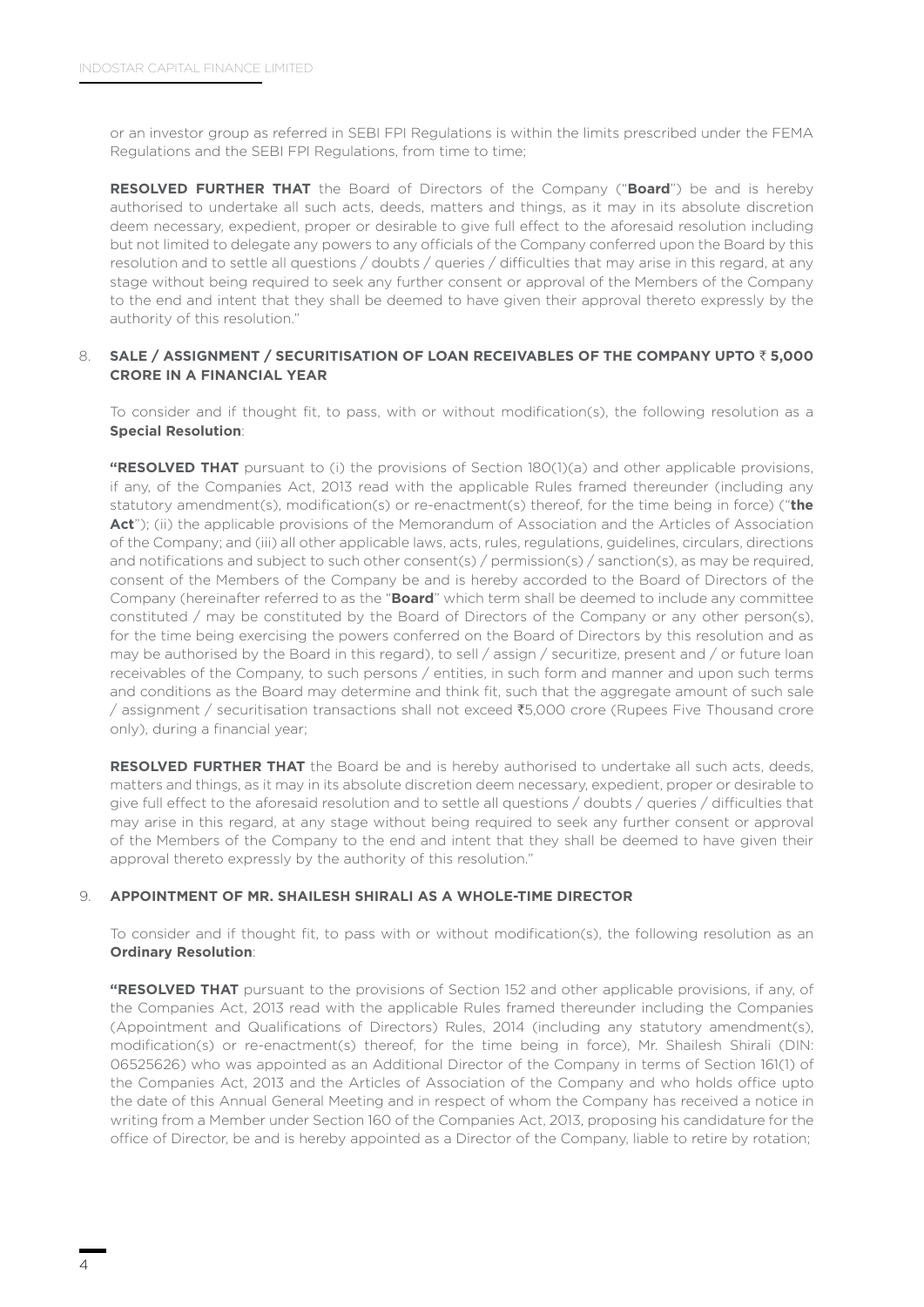

**RESOLVED FURTHER THAT** pursuant to (i) the provisions of Sections 196, 197, 203 and other applicable provisions, if any, of the Companies Act, 2013 read with the applicable Rules framed thereunder including the Companies (Appointment and Remuneration of Managerial Personnel) Rules, 2014 and Schedule V to the Companies Act, 2013, (including any statutory amendment(s), modification(s) or reenactment(s) thereof, for the time being in force) ("**the Act**"); (ii) the applicable provisions of the Articles of Association of the Company; (iii) the applicable provisions of the Securities and Exchange Board of India (Listing Obligations and Disclosure Requirements) Regulations, 2015, as amended ("**Listing Regulations**"); (iv) the Master Direction - Non-Banking Financial Company - Systemically Important Non-Deposit taking Company and Deposit taking Company (Reserve Bank) Directions, 2016, as amended ("**RBI Directions**"); (v) Policy on Selection Criteria / "Fit & Proper" Person Criteria of the Company; (vi) all other applicable laws, acts, rules, regulations, guidelines, circulars, directions and notifications; and (vii) on the recommendation of the Nomination & Remuneration Committee and approval of the Board of Directors of the Company, and subject to such other consent(s) / permission(s) / sanction(s), as may be required, Mr. Shailesh Shirali (DIN: 06525626) be and is hereby appointed as a Whole-Time Director of the Company for a period of 5 (five) years with effect from June 26, 2019, on the terms and conditions of appointment and remuneration as detailed in the Agreement dated June 26, 2019 entered into between the Company and Mr. Shailesh Shirali ("**Agreement**"), material terms of which are set out in the Explanatory Statement annexed to the notice convening this Annual General Meeting;

**RESOLVED FURTHER THAT** subject to compliance with the applicable provisions of the Act, the Board of Directors (hereinafter referred to as the "**Board**" which term shall be deemed to include any committee constituted / may be constituted by the Board of Directors of the Company or any other person(s), for the time being exercising the powers conferred on the Board of Directors by this resolution and as may be authorised by the Board in this regard) be and is hereby authorised to modify / alter / vary the terms and conditions of appointment and remuneration of Mr. Shailesh Shirali as a Whole-Time Director of the Company;

**RESOLVED FURTHER THAT** subject to the applicable provisions of the Act, in case of absence or inadequacy of profits in any financial year, the remuneration payable to Mr. Shailesh Shirali as a Whole-Time Director in terms of the Agreement, shall be paid as minimum remuneration;

**RESOLVED FURTHER THAT** the Board be and is hereby authorised to undertake all such acts, deeds, matters and things, as it may in its absolute discretion deem necessary, expedient, proper or desirable to give full effect to the aforesaid resolution and to settle all questions / doubts / queries / difficulties that may arise in this regard, at any stage without being required to seek any further consent or approval of the Members of the Company to the end and intent that they shall be deemed to have given their approval thereto expressly by the authority of this resolution."

> By the Order of the Board of Directors **For IndoStar Capital Finance Limited**

**Jitendra Bhati** Place: Mumbai **Company Secretary & Compliance Officer** Company Secretary & Compliance Officer Date: June 26, 2019 Membership No.: FCS 8937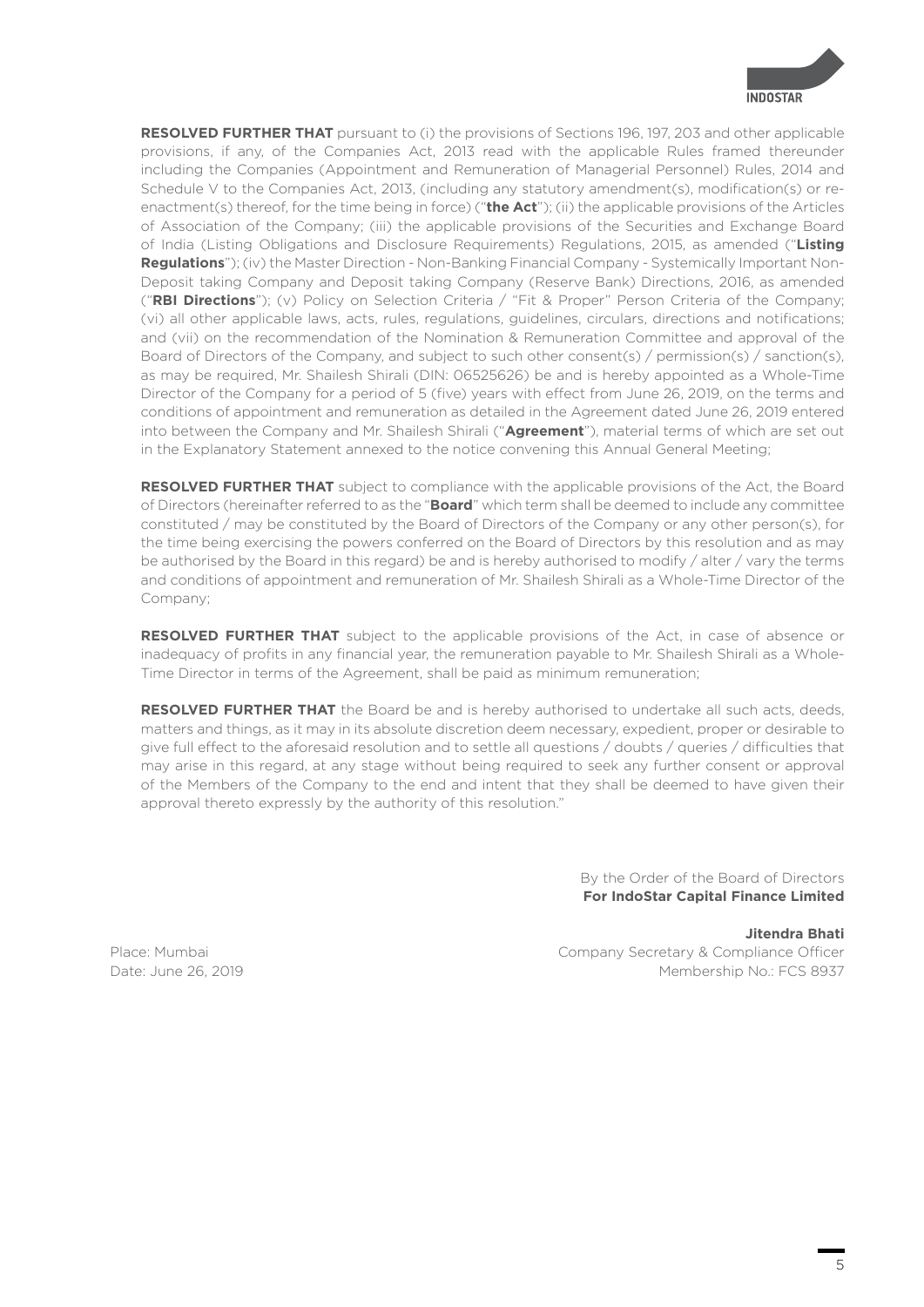### **NOTES:**

- 1. The Explanatory Statement pursuant to Section 102 of the Companies Act, 2013 ("**the Act**") and the Secretarial Standards on General Meetings issued by the Institute of Company Secretaries of India ("**Secretarial Standards**") for special business at Item No(s). 4 to 9 as set out in the Notice convening 10th Annual General Meeting of the Company ("**AGM Notice**") is annexed hereto and forms part of the AGM Notice.
- 2. Information with respect to Mr. R. Sridhar, Mr. Bobby Parikh and Mr. Shailesh Shirali seeking reappointment / appointment as Director(s), as required under Regulation 36(3) of the Securities and Exchange Board of India (Listing Obligations and Disclosure Requirements) Regulations, 2015 ("**Listing Regulations**") and the Secretarial Standards is annexed hereto and forms part of the AGM Notice.
- 3. **A MEMBER ENTITLED TO ATTEND AND VOTE AT THE ANNUAL GENERAL MEETING ("AGM") IS ALSO ENTITLED TO APPOINT ONE OR MORE PERSONS AS PROXY TO ATTEND AND VOTE INSTEAD OF HIMSELF / HERSELF AND THE PROXY NEED NOT BE A MEMBER OF THE COMPANY. THE INSTRUMENT APPOINTING PROXY IN ORDER TO BE EFFECTIVE MUST BE DULY COMPLETED, STAMPED, SIGNED AND DEPOSITED WITH THE COMPANY AT ITS REGISTERED OFFICE NOT LATER THAN 48 HOURS BEFORE THE COMMENCEMENT OF THE AGM. A PROXY SHALL NOT HAVE THE RIGHT TO SPEAK AT THE AGM.**

 Members are requested to note that a person can act as a proxy on behalf of the Members not exceeding 50 and holding in aggregate not more than 10% of the total share capital of the Company carrying voting rights. Provided that a Member holding more than 10% of the total share capital of the Company carrying voting rights may appoint a single person as a proxy and such person shall not act as proxy for any other person or Member.

Proxies submitted on behalf of body corporate as Members of the Company must be supported by an appropriate resolution / authority / power of attorney, as applicable.

- 4. Every Member entitled to vote on the resolutions as set out in the AGM Notice shall during the period beginning 24 hours before the time fixed for the commencement of the AGM and ending with the conclusion of the AGM, be entitled to inspect the proxies lodged, at any time during normal business hours of the Company, provided not less than 3 days' notice in writing of the intention to do so is given to the Company.
- 5. Members who are body corporate, intending to send their authorised representative(s) to attend the AGM are requested to send to the Company a certified copy of the resolution of its Board of Directors / other governing body authorising their representative(s) to attend and vote on their behalf at the AGM, pursuant to Section 113 of the Act.
- 6. Members / authorised representative(s) / proxies are requested to bring the Attendance Slip duly completed and signed at the venue of the AGM.
- 7. The Register of Members and Share Transfer Books of the Company shall remain closed from **Saturday, August 24, 2019 to Friday, August 30, 2019 (both days inclusive)**.
- 8. The Final Dividend as recommended by the Board, if declared at the AGM, will be paid on or before Sunday, September 29, 2019 to those shareholders whose names appear on the Register of Members of the Company as on **Friday, August 23, 2019**. In respect of shares held in dematerialized form in the Depository system, dividend thereon will be paid to the beneficial owners as per the list to be provided by the National Securities Depository Limited ("**NSDL**") and the Central Depository Services (India) Limited ("**CDSL**") as on **Friday, August 23, 2019**.
- 9. The Annual Report of the Company for the financial year 2018-19 ("**Annual Report**") and the AGM Notice, inter alia, indicating the process and manner of e-voting, along with the Attendance Slip and Proxy Form are being sent by electronic mode to all the Members whose email address(es) are registered with the Company / Depository Participants / Registrar and Transfer Agent - Link Intime India Private Limited ("**Link Intime**") for communication purposes, unless a Member has requested a physical copy of the same. For Members who have not registered their email address(es) and / or have opted to receive a copy in physical form, physical copies of the Annual Report and the AGM Notice along with the Attendance Slip and Proxy Form are being sent through permitted mode.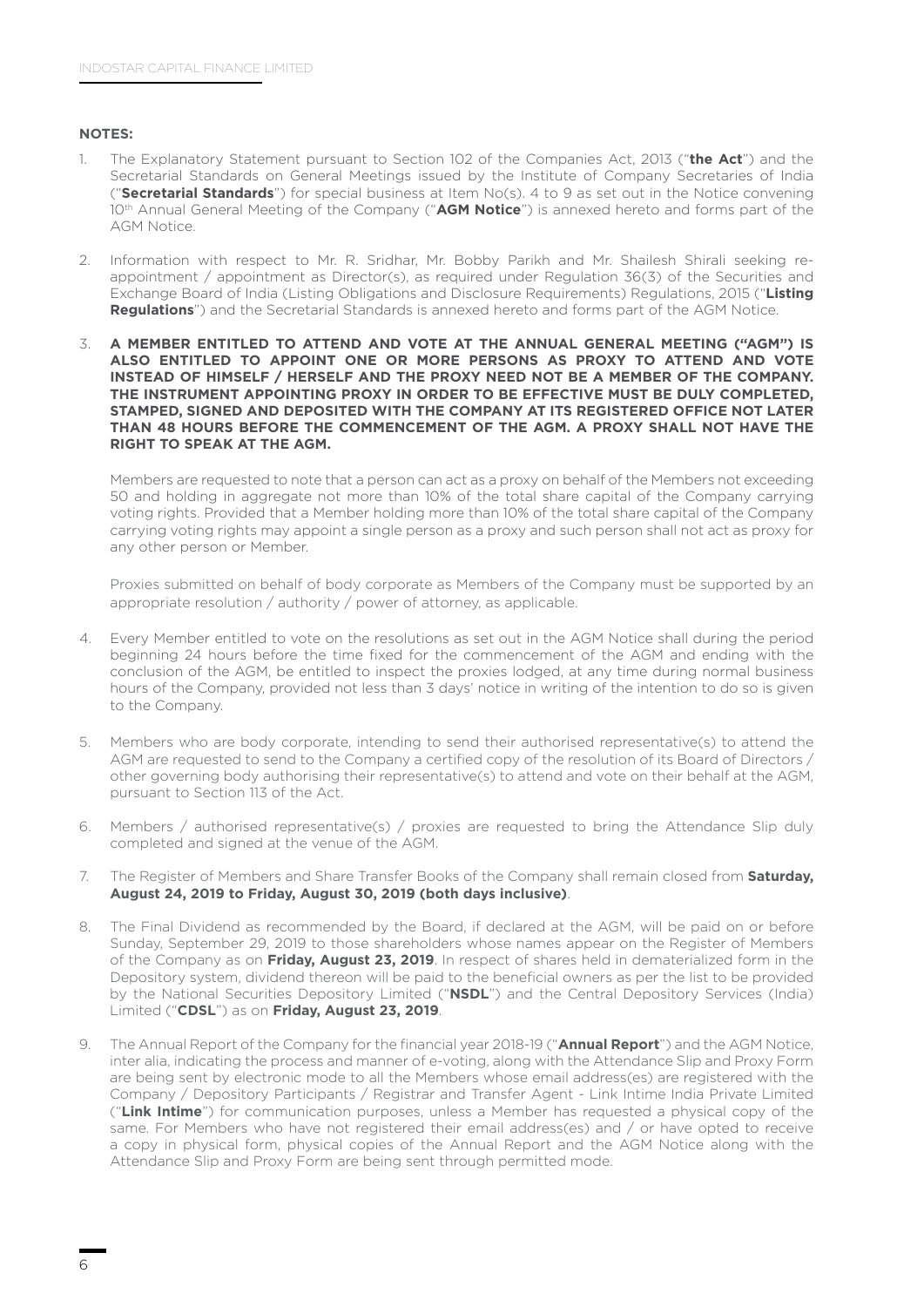

 Members are requested to register / update their email address(es) with the respective Depository Participants (in case of shares held in electronic / dematerialised mode) or Link Intime (in case of shares held in physical mode) for receiving the communication from the Company in electronic mode.

- 10. Members may note that the Annual Report is also available on the website of the Company at https:// www.indostarcapital.com/investors.html#annual-reports. Further, the AGM Notice is available on the website of the Company at http://www.indostarcapital.com/investors.html#agm-wrap as well as at the website of **CDSL** at www.evotingindia.com. Even after registering for e-communication, Members can receive the communication in physical form upon making a request to the Company at investor. relations@indostarcapital.com or to Link Intime at rnt.helpdesk@linkintime.co.in.
- 11. Members may note that the copies of the Annual Report and the AGM Notice will not be distributed at the venue of the AGM. Members are requested to bring their copy of the Annual Report and the AGM Notice at the venue of the AGM.
- 12. A route map giving directions to reach the venue of AGM is given at the end of the AGM Notice. The prominent landmark for the venue of the AGM is "**Nehru Planetarium**".
- 13. The following documents / registers will be available for inspection by the Members of the Company at the Registered & Corporate office of the Company during normal business hours on all working days except for Saturday(s) upto and including the date of AGM:
	- a. The Register of Directors and Key Managerial Personnel and their Shareholding and Register of contracts with related party and contracts and Bodies etc. in which directors are interested;
	- b. All the documents referred to in the AGM Notice and the Explanatory Statement annexed to the AGM Notice; and
	- c. A certificate from S. R. Batliboi & Co. LLP, Chartered Accountants, Statutory Auditors of the Company, in terms of Regulation 13 of the Securities and Exchange Board of India (Share Based Employee Benefits) Regulations, 2014, certifying that the ESOP Plans of the Company have been implemented in accordance with the Securities and Exchange Board of India (Share Based Employee Benefits) Regulations, 2014 and the respective resolution(s) passed in the general meeting(s) of the Company in this regard.
- 14. Members holding shares in physical mode and desirous of nominating any person as his / her nominee may send the duly filed nomination form in SH-13 or desirous of cancelling the earlier nomination and recording fresh nomination may send the duly filled form SH-14 to Link Intime. Members can obtain the blank form SH-13 and SH-14 from Link Intime. Members holding shares in electronic / dematerialised mode can contact their respective Depository Participants to either nominate any person as a nominee or cancel the earlier nomination and record fresh nomination.
- 15. Members are requested to:
	- a) register / notify any change in their registered address / Permanent Account Number / bank mandates to Link Intime, in case of shares held in physical form;
	- b) register / notify any change in their registered address / Permanent Account Number / bank mandates to the respective Depository Participants, in case of shares held in electronic / dematerialised form;
	- c) quote their folio number(s) / Client ID and DP ID / Beneficiary ID in all their correspondence.
- 16. Members are requested to send their queries, if any, relating to the resolutions set out in the AGM Notice to the Company Secretary / Chief Financial Officer at investor.relations@indostarcapital.com on or before **Monday, August 26, 2019**, so that the answers / details can be kept ready at the AGM.
- 17. Members are requested to note that dividend which remains unpaid or unclaimed for 7 (seven) consecutive years from the date of transfer to the Company's Unpaid Dividend Account are liable to be transferred to the Investor Education & Protection Fund ("**IEPF**") and all shares on which divended has not been paid or claimed for 7 (seven) consecutive years shall also be transferred to IEPF Authority, in terms of the provision of Section 124 of the Act read with Rules made thereunder. In view of this, Shareholders who have not claimed their dividend are requested to claim their dividend within the stipulated timeline by corresponding with the Registrar and Share Transfer Agent, Link Intime India Privited Limited or the Company Secretary, at the Company's Registered & Corporate Office.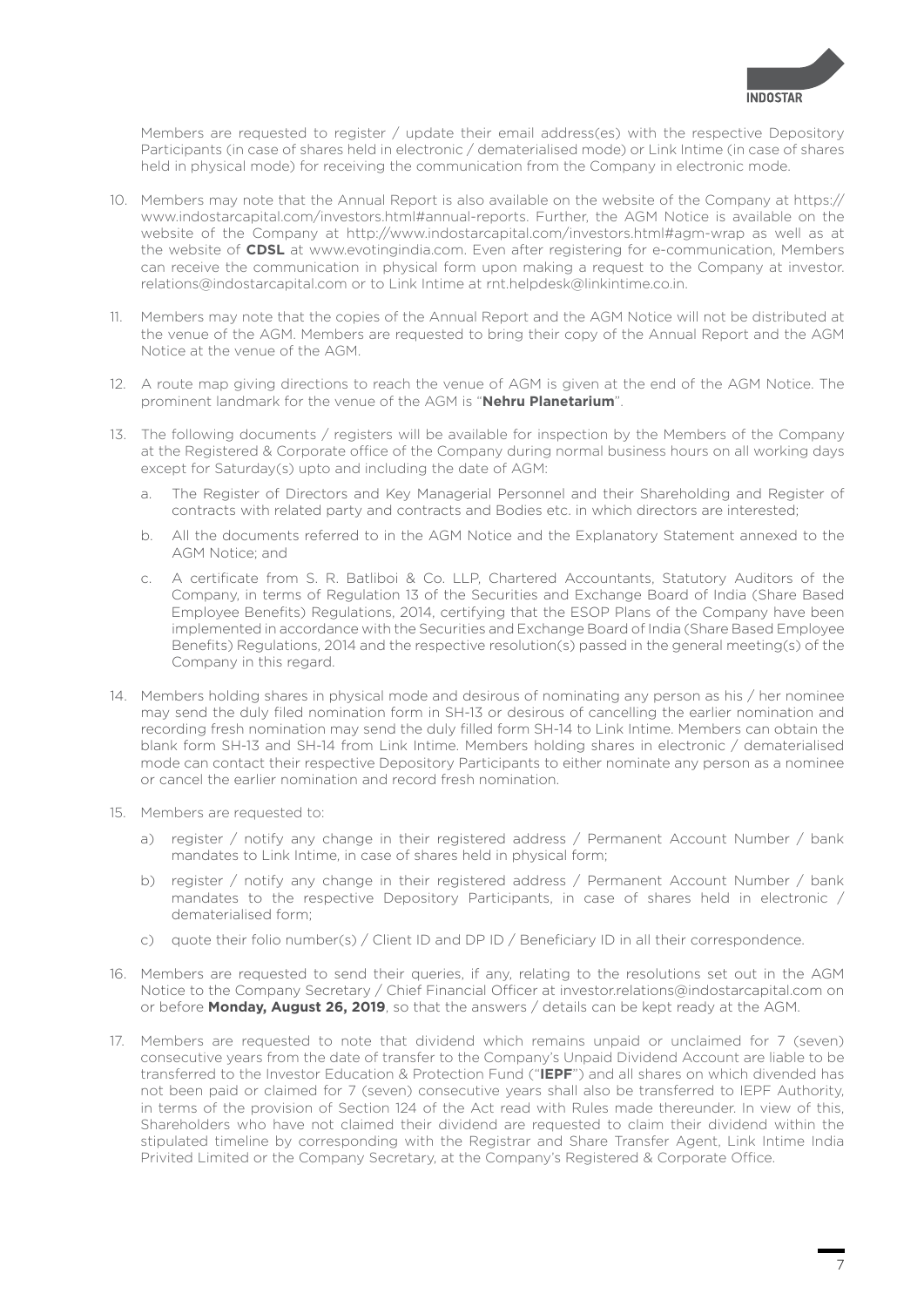## 18. **INSTRUCTIONS FOR VOTING THROUGH ELECTRONIC MEANS**

- I. In compliance with the provisions of Section 108 of the Act read with Rule 20 of the Companies (Management and Administration) Rules, 2014, as amended from time to time, Regulation 44 of the Listing Regulations and Secretarial Standards, the Members of the Company are provided with the facility to exercise their right to vote on the resolutions set out in the AGM Notice by electronic means from a place other than the venue of AGM ("**remote e-voting**"). The Company has engaged the services of CDSL to provide the remote e-voting facility.
- II. The facility of voting through ballot paper shall be available at the venue of AGM for the Members attending the AGM and who have not already cast their vote by remote e-voting. However, Members who have cast their vote by remote e-voting prior to the AGM may attend the AGM but shall not be entitled to cast their vote again through ballot paper.
- III. Members are requested to note that since the resolutions set out in the AGM Notice will be conducted through electronic means, the said resolutions will not be decided on show of hands.
- IV. The remote e-voting period commences on **Tuesday, August 27, 2019 at 09:00 a.m. (IST)** and ends on **Thursday, August 29, 2019 at 05:00 p.m. (IST),** after which the facility will be blocked by CDSL and the remote e-voting shall not be allowed beyond the said end date and time. Members of the Company holding shares either in the physical mode or electronic / dematerialised mode as on the **cut-off date i.e., Friday, August 23, 2019** shall be entitled to cast votes on the resolutions set out in the AGM Notice by remote e-voting or voting through ballot paper at the AGM. Any person who is not a Member as on the **cut-off date i.e., Friday, August 23, 2019** should treat the AGM Notice for information purpose only.
- V. The voting rights of the Members shall be in proportion of the amount paid-up on the equity shares held by a Member with the total equity share capital of the Company as on the **cut-off date i.e., Friday, August 23, 2019**.
- VI. Members are requested to note that once the vote on a resolution is cast by a Member by remote e-voting, he / she shall not be allowed to change it subsequently or cast the vote again.
- VII. Details of persons to be contacted for any issues / queries / grievances relating to remote e-voting:

### **CDSL:**

 Member may refer to the Frequently Asked Questions ("**FAQs**") and e-voting user manual available at www.evotingindia.com, under "**Help**" section or may contact **Mr. Rakesh Dalvi, Manager at Central Depository Services (India) Limited, Marathon Futurex, A-Wing, 25th Floor, NM Joshi Marg, Lower Parel, Mumbai - 400013** or send an email at helpdesk.evoting@cdslindia.com or can call on the toll free no. 1800225533.

### **Company:**

Member may contact **Mr. Jitendra Bhati, Company Secretary & Compliance Officer at One Indiabulls Center, 20th Floor, Tower 2A, Jupiter Mills Compound, Senapati Bapat Marg, Mumbai – 400013** or send an email at investor.relations@indostarcapital.com or can call on 022 43157000.

VIII. The process and manner of casting vote by remote e-voting is explained hereunder:

- Visit the e-voting website of CDSL by opening the web browser and typing the web address as www.evotingindia.com.
- <sup>z</sup> Click on the "**Shareholders / Members**" tab.
- Now enter your User ID, as detailed below:
	- a. For CDSL: 16 digits Beneficiary ID;
	- b. For NSDL: 8 character DP ID followed by 8 digits Client ID;
	- c. Members holding shares in physical mode should enter their "**Folio No**" registered with the Company.
- **•** Next enter the characters as displayed and click on "Login".
- **•** Please follow the following step after clicking on "**Login**":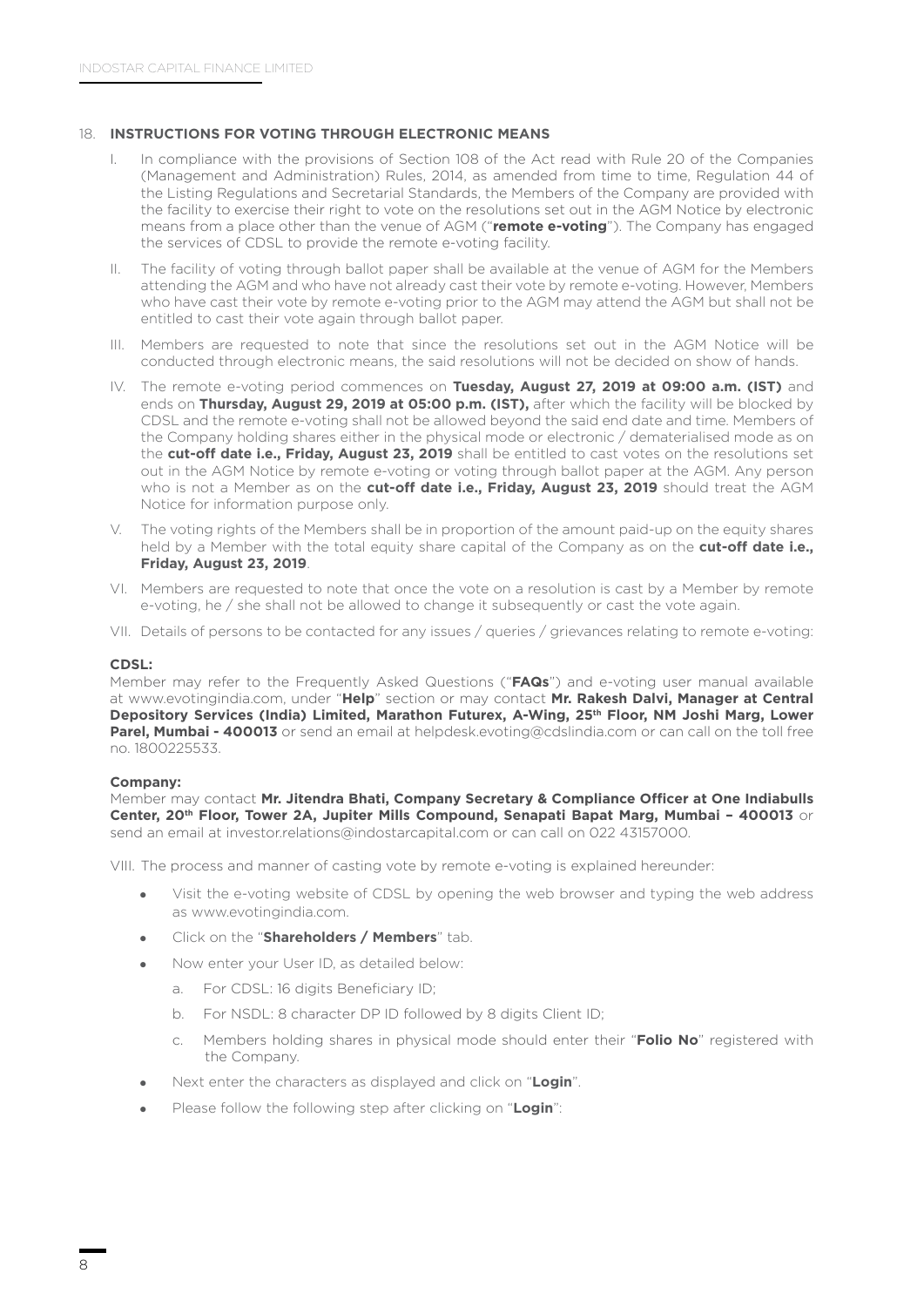

| <b>Existing Users</b> |                                                                                                                                                       | <b>New Users</b> |                                                                                                                                                                                                                                                                                                                                                                                                          |
|-----------------------|-------------------------------------------------------------------------------------------------------------------------------------------------------|------------------|----------------------------------------------------------------------------------------------------------------------------------------------------------------------------------------------------------------------------------------------------------------------------------------------------------------------------------------------------------------------------------------------------------|
|                       | In case a Member has already used the remote •<br>e-voting facility of CDSL for any other company,<br>should use their existing User ID and Password. |                  | Members who have not updated their PAN<br>with the Company / Depository Participants /<br>Link Intime are requested to use the sequence<br>number which is printed / provided on                                                                                                                                                                                                                         |
|                       | If a Member has forgotten his / her password,<br>they can retrieve the same by clicking on                                                            |                  | Attendance Slip / email.                                                                                                                                                                                                                                                                                                                                                                                 |
|                       | "Forgot Password".                                                                                                                                    | $\bullet$        | Members who have updated their PAN with<br>the Company / Depository Participants / Link<br>Intime, please enter your 10 digit alpha-numeric<br>PAN issued by Income Tax Department<br>(applicable for both the Members holding<br>shares in electronic / dematerialized mode or<br>physical mode).                                                                                                       |
|                       |                                                                                                                                                       |                  | <b>AND</b>                                                                                                                                                                                                                                                                                                                                                                                               |
|                       |                                                                                                                                                       | $\bullet$        | Enter the Dividend Bank Details OR Date of<br>Birth (in dd/mm/yyyy format) as recorded<br>with your Depository Participants / Company<br>/ Link Intime. In case the said details are not<br>recorded, Members are requested to use the<br>Folio No. (in case of shares in Physical mode)<br>and Beneficiary ID / DP ID and Client ID (in case<br>of shares held in electronic / dematerialised<br>mode). |

- **•** After entering the aforesaid details appropriately, click on "SUBMIT" tab.
- Members holding shares in physical mode will then directly reach the EVSN selection screen. The details can be used only for using the remote e-voting facility for the resolutions contained in the AGM Notice.
- <sup>z</sup> Members holding shares in electronic / dematerialised mode will reach "**Password Creation**" menu wherein they are required to mandatorily enter their login password in the new password field. In case a Member is new user, kindly note that this password is to be also used for voting on resolutions of any other company on which they are eligible to vote, provided that company opts for remote e-voting through CDSL platform. It is strongly recommended not to share your password with any other person and take utmost care to keep your password confidential.
- Click on the EVSN "190719012" of the Company on which you choose to vote.
- On the voting page, you will see "RESOLUTION DESCRIPTION" and against the same the option "**YES/NO**" for voting. Select the option "**YES or NO**" as desired against each resolution. The option YES implies that you assent to a particular resolution and option NO implies that you dissent to a particular resolution.
- If you wish to view the entire resolution details, click on the "**RESOLUTIONS FILE LINK**".
- <sup>z</sup> After selecting the resolution you have decided to vote on, click on "**SUBMIT**". A confirmation box will be displayed. If you wish to confirm your vote, click on "**OK**", else to change your vote, click on "**CANCEL**" and accordingly modify your vote. Once you "**CONFIRM**" your vote on the resolution, you will not be allowed to modify your vote.
- You can also take a print of the votes cast by clicking on "**Click here to print**" option on the voting page.
- If a demat account holder has forgotten the changed login password then enter the User ID and the image verification code and click on Forgot Password & enter the details as prompted by the system.
- Members can also cast their vote using CDSL's mobile application m-Voting available for android based mobiles. The m-Voting application can be downloaded from Google Play Store. Apple and Windows phone users can download the application from the App Store and the Windows Phone Store, respectively. Please follow the instructions as prompted by the mobile application while voting on your mobile.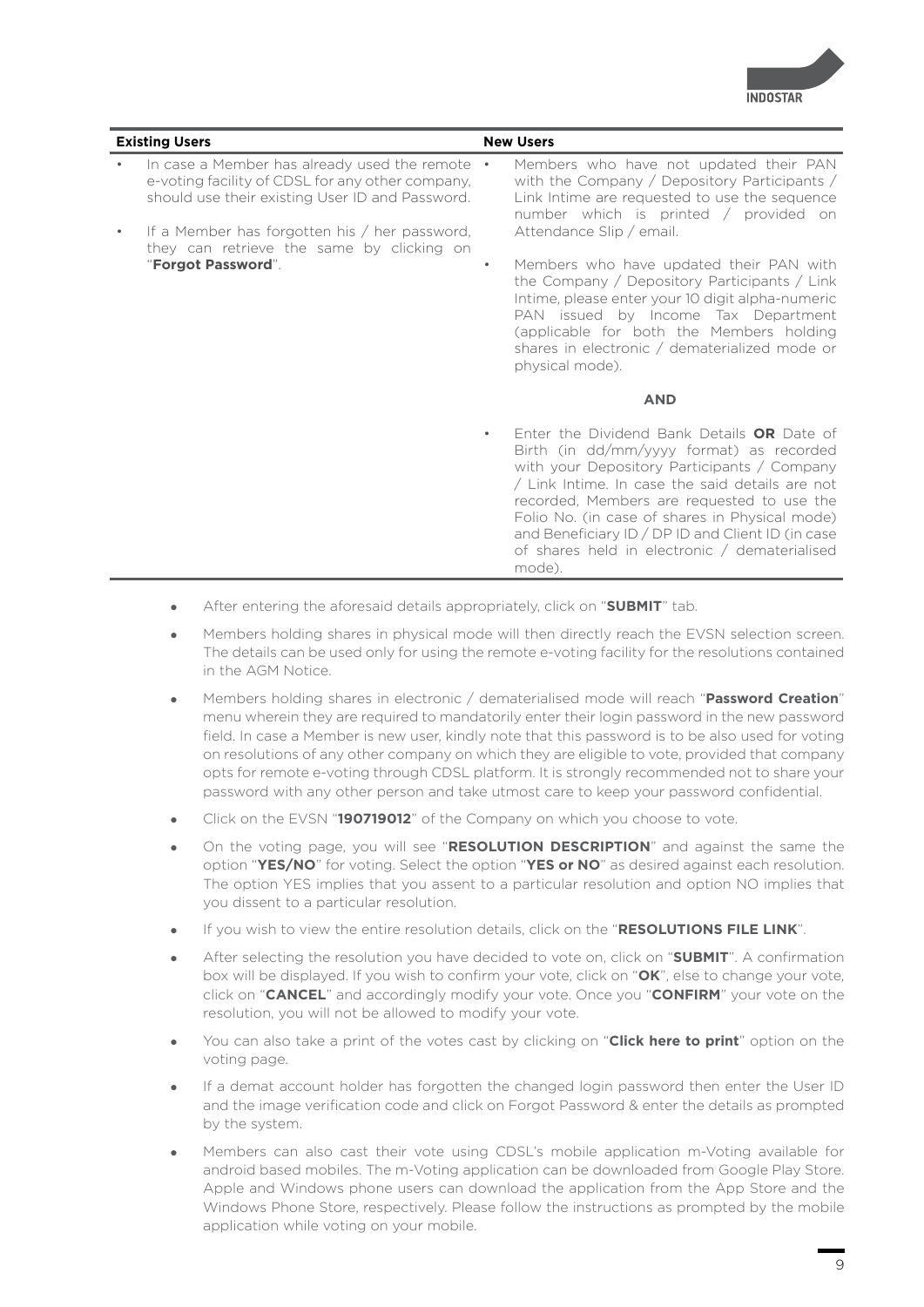### <sup>z</sup> **Note for Non – Individual Shareholders and Custodians**

- a. Non-Individual shareholders (i.e. other than Individuals, HUF, NRI etc.) and Custodian are required to log on to www.evotingindia.com and register themselves as Corporates.
- b. A scanned copy of the Registration Form bearing the stamp and sign of the entity should be emailed to helpdesk.evoting@cdslindia.com.
- c. After receiving the login details a Compliance User should be created using the admin login and password. The Compliance User would be able to link the account(s) for which they wish to vote on.
- d. The list of accounts linked in the login should be mailed to helpdesk.evoting@cdslindia. com and on approval of the accounts they would be able to cast their vote.
- e. A scanned copy of the Board Resolution and Power of Attorney which they have issued in favour of the Custodian, if any, should be uploaded in PDF format in the system for the scrutinizer to verify the same.
- IX. **Ms. Krupa Joisar (Membership No. A41023), Krupa Joisar & Associates, Practicing Company Secretaries,** have been appointed as the Scrutinizer to scrutinize the remote e-voting process and voting by ballot paper at the AGM in a fair and transparent manner.
- X. The Scrutinizer shall after the conclusion of voting at the AGM, will first count the votes cast at the AGM and thereafter unblock the votes cast through remote e-voting in the presence of at least 2 witnesses not in the employment of the Company and shall make, not later than 48 hours from the conclusion of the AGM, a consolidated Scrutinizer's Report of the total votes cast in favour or against, if any, to the Chairman or any other person authorised in this behalf, who shall countersign the same.
- XI. The Chairman or any other person authorized in this behalf shall forthwith on receipt of the consolidated Scrutinizer's Report, declare the results of the voting. The results declared along with the Scrutinizer's Report shall be placed on the Company's website at www.indostarcapital.com and on the website of CDSL e-Voting at www.evotingindia.com immediately after the results are declared by the Chairman or any other person so authorised. Simultaneously, the same will also be communicated to the BSE Limited and the National Stock Exchange of India Limited, where the equity shares of the Company are listed.
- XII. The resolutions as set out in the AGM Notice shall be deemed to be passed on the date of the AGM i.e. **Friday, August 30, 2019**, subject to receipt of the requisite number of votes in favour of the resolution(s).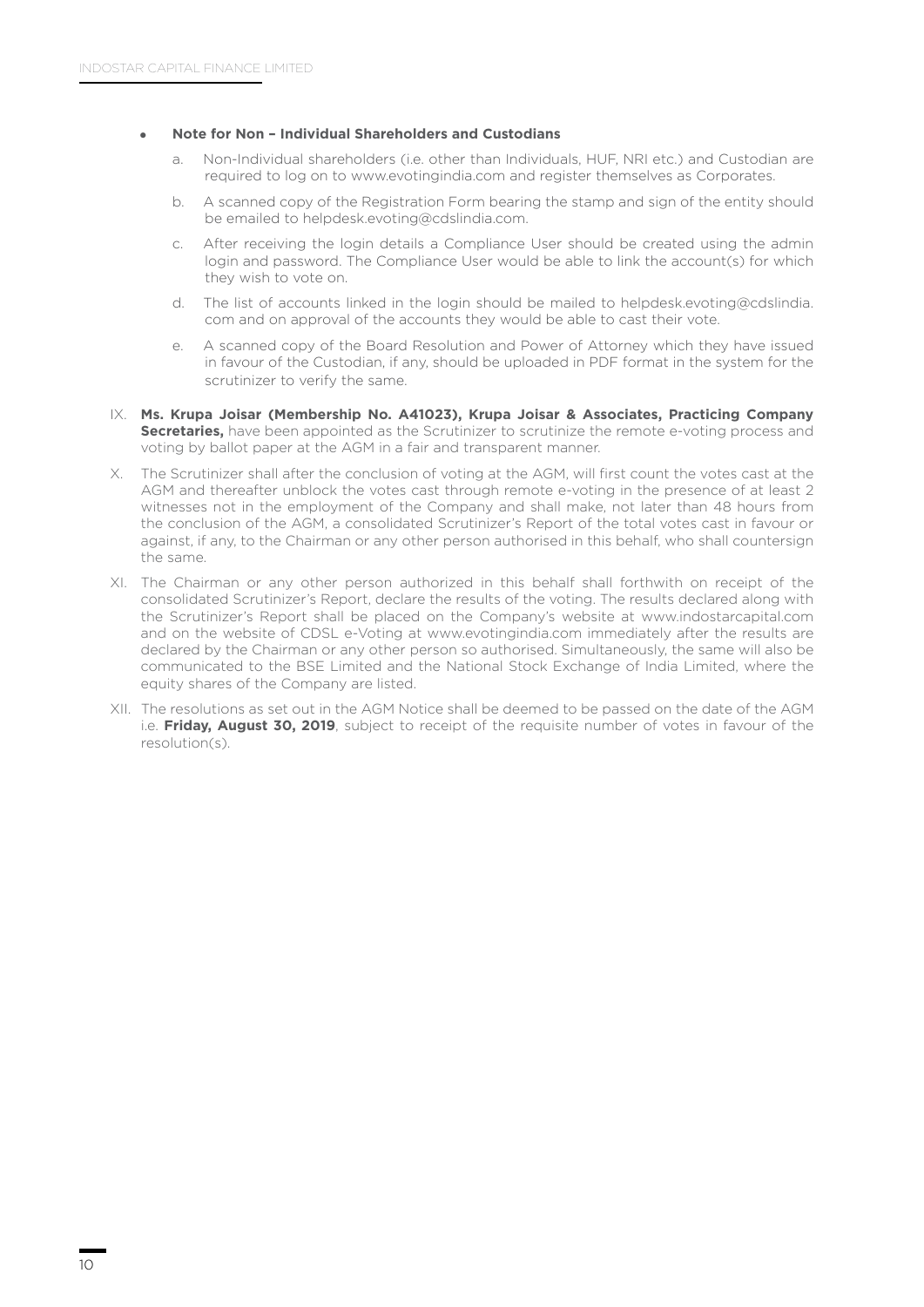

### **ANNEXURE TO THE NOTICE CONVENING THE 10TH ANNUAL GENERAL MEETING ("AGM NOTICE")**

### **EXPLANATORY STATEMENT PURSUANT TO SECTION 102(1) OF THE COMPANIES ACT, 2013 AND THE SECRETARIAL STANDARDS ON GENERAL MEETINGS ISSUED BY THE INSTITUTE OF COMPANY SECRETARIES OF INDIA**

## **ITEM NO. 4 RE-APPOINTMENT OF MR. BOBBY PARIKH AS A NON-EXECUTIVE INDEPENDENT DIRECTOR**

Members are requested to note that Mr. Bobby Parikh (DIN: 00019437) was appointed as Non-Executive Independent Director on the Board of the Company pursuant to the provisions of Sections 149, 150, 152 and other applicable provisions, if any, of the Act read with the applicable Rules framed thereunder including the Companies (Appointment and Qualifications of Directors) Rules, 2014 and the Schedule IV to the Act, by the Shareholders of the Company at the Extraordinary General Meeting held on March 28, 2015, for a period of 5 (five) years from March 05, 2015 and holds office upto March 04, 2020 ("first term" in line with the explanation to Section 149(10) and 149(11) of the Act). Further, in terms of Section 149(10) of the Act, an independent director shall be eligible for re-appointment for a term of upto 5 (five) consecutive years on passing of a special resolution by the company.

Members are requested to note that considering (i) the contribution made by Mr. Parikh during his association with the Company especially in his role as Chairman of the Audit Committee and IT Strategy Committee; (ii) his commitment towards his responsibility as an independent member of the Board of Directors which is also evident from the fact that he has maintained an excellent track-record of attendance at Board / Committee meetings, in the previous financial year, Mr. Parikh attended all the meetings of the Board and Committees on which he was a member; and (iii) deep knowledge and expertise of various nuances of the Company's business and the regulatory framework in which the Company operates and his extensive experience in the financial services industry, the Nomination & Remuneration Committee ("**NRC**") at its meeting held on May 20, 2019 recommended to the Board re-appointment of Mr. Parikh as Non-Executive Independent Director of the Company for a second term of 5 (five) consecutive years with effect from March 05, 2020. Based on the above and the performance evaluation of the Non-Executive Independent Directors including Mr. Parikh, the Board of Directors was of the opinion that the continued association of Mr. Parikh as Non-Executive Independent Director of the Company would be beneficial to and in the interest of the Company, and the Board of Directors at its meeting held on May 20, 2019, considered and approved the re-appointment of Mr. Parikh as Non-Executive Independent Director of the Company, not liable to retire by rotation, to hold office for a second term of 5 (five) consecutive years commencing from March 05, 2020 to March 04, 2025.

Brief profile of Mr. Parikh and disclosure(s) / information under the Listing Regulations and the Secretarial Standards on General Meeting issued by the Institute of Company Secretaries of India are set out in Annexure to the AGM Notice.

Members are requested to note that the Company has received consent in writing from Mr. Parikh to act as Non-Executive Independent Director of the Company and declaration(s) and confirmation(s) stating that he meets the criteria of independence as specified in Section 149(6) of the Act and Regulation 16(b) of the Listing Regulations and that he is not disqualified from being appointed as a Director of the Company in terms of Section 164 and other provisions of the Act and the circulars, directions, notifications, regulations, guidelines issued by the Reserve Bank of India and the Securities and Exchange Board of India.

Members are requested to note that in terms of Section 178 of the Act, terms of reference of NRC, RBI Directions and Policy on Selection Criteria / "Fit & Proper" Person Criteria of the Company, the NRC at its meeting held on May 20, 2019 assessed and confirmed the eligibility and "fit & proper" person status for Mr. Parikh for re-appointment as Non-Executive Independent Director, based on the information, declarations, disclosures and undertakings provided by him.

Members are requested to note that in the opinion of the Board, Mr. Parikh possesses appropriate skill, experience and knowledge relevant to the Company's business, fulfills the condition for appointment as Non-Executive Independent Director as specified in the Act read with rules made thereunder, the Listing Regulations and the RBI Directions, and is independent of the Management. The terms and conditions of appointment of Mr. Parikh as Non-Executive Independent Director of the Company shall be available for inspection by Members at the Registered & Corporate Office of the Company during normal business hours.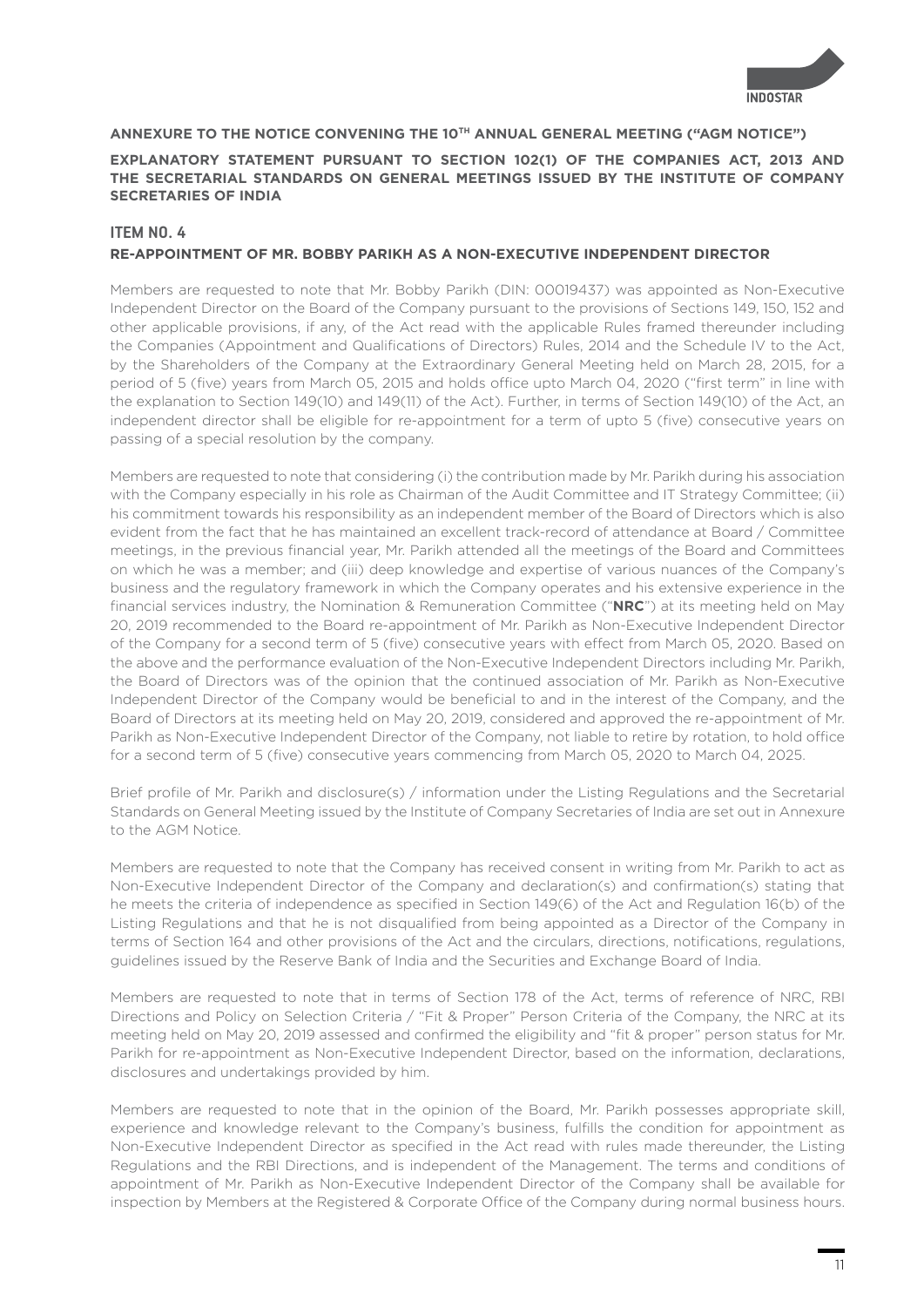Members are requested to note that Mr. Parikh shall be entitled to payment of commission and sitting fees for attending meetings of the Board and its Committees, subject to and in compliance with the provisions of the Act.

Members are further requested to note that the Company has received a notice in writing in terms of the provisions of Section 160 of the Act from a Member proposing the candidature of Mr. Parikh for appointment as Non-Executive Independent Director of the Company.

Members are requested to note that it is proposed to appoint Mr. Parikh as an Non-Executive Independent Director on the Board of the Company for a second term of 5 (five) consecutive years commencing from March 05, 2020 to March 04, 2025.

Members are requested to note that in terms of provisions of the Act, re-appointment of Non-Executive Independent Director is subject to the approval by the Members of the Company.

The Board recommends the resolution set out at Item No. 4 of the AGM Notice to the Members for their consideration and approval, by way of Special Resolution.

Except Mr. Bobby Parikh and his relatives, none of the other Directors, Key Managerial Personnel of the Company and their relatives are, in any way, concerned or interested, financially or otherwise, in the Special Resolution set out at Item No. 4 of the AGM Notice.

# **ITEM NO. 5 INCREASE IN THE BORROWING LIMITS OF THE COMPANY**

Members at the 9th Annual General Meeting of the Company held on September 27, 2018, had accorded their approval to the Board of Directors of the Company to undertake borrowings for the Company, from time to time, not exceeding ₹20,000 crore, over and above the aggregate, for the time being, of the paid-up share capital, free reserves and securities premium of the Company.

Members are requested to note that considering the Annual Business Plans for financial year 2019-20 and growth of the Company, significant growth in Vehicle Finance business due to acquisition of Vehicle Finance business of India Infoline Finance Limited, requirement of the additional funds for the coming years to support the meaningful scale and growth of loan portfolio of the Company and to enable an active borrowing programme to allow the Company to access funds from various lenders at the most competitive rates, the Board of Directors of the Company at their meeting held on May 20, 2019, subject to the approval of the Members of the Company, accorded their approval for increase in overall borrowing limits of the Company to `25,000 crore, over and above the aggregate, for the time being, of the paid-up share capital, free reserves and securities premium of the Company.

Members are requested to note that in terms of Section 180(1)(c) of the Act, a company would require prior approval of the members of the company, by way of special resolution, to borrow monies together with the monies already borrowed, in excess of the paid-up share capital, free reserves and securities premium of the company.

Accordingly, it is proposed to seek the approval of the Members of the Company in terms of Section 180(1) (c) of the Act to undertake borrowings in excess of the paid-up share capital, free reserves and securities premium of the Company, such that the money or monies to be borrowed (apart from the temporary loans obtained from the Company's bankers in the ordinary course of business) together with the monies already borrowed and outstanding does not, at any point in time, exceed a sum equivalent to  $\bar{\chi}$ 25,000 crore, over and above the aggregate, for the time being, of the paid-up share capital, free reserves and securities premium of the Company.

The Board recommends the resolution set out at Item No. 5 of the AGM Notice to the Members for their consideration and approval, by way of Special Resolution.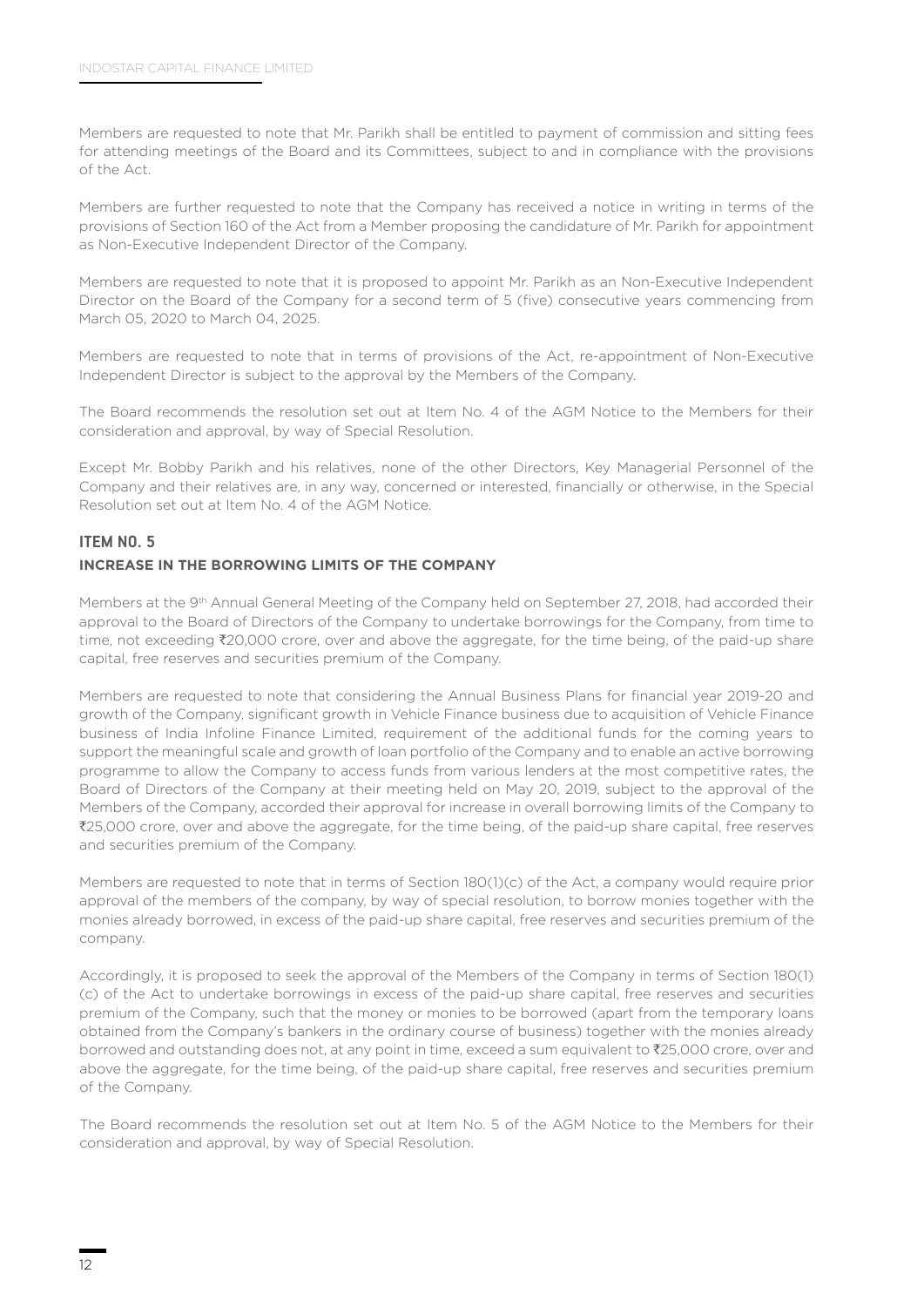

None of the Directors or Key Managerial Personnel of the Company or their relatives are, in any way, concerned or interested, financially or otherwise, in the Special Resolution set out at Item No. 5 of the AGM Notice, except to the extent of any borrowings that may be availed by the Company from any entity in which any of the Directors or Key Managerial Personnel of the Company or their relatives may be concerned or interested in any capacity.

# **ITEM NO. 6**

## **ISSUE OF NON-CONVERTIBLE DEBENTURES UNDER PRIVATE PLACEMENT**

Members at the 9<sup>th</sup> Annual General Meeting of the Company held on September 27, 2018, had accorded their approval to create / invite / offer / issue / allot upto such number of Non-Convertible Debentures ("**NCDs**"), under private placement, in one or more series or tranches, on such terms and conditions as may be determined by the Board, such that the aggregate principal amount of such NCDs issued during a period of 1 (one) year commencing from the date of passing of special resolution at the aforesaid Annual General Meeting, does not exceed ₹12,000 crore (Rupees Twelve Thousand crore only).

Members are requested to note that the aforesaid approval accorded by the Members of the Company for the issue of NCDs under private placement is valid for a period of one year from the date of approval by the Members of the Company i.e. till September 26, 2019.

Members are requested to note that considering the Annual Business Plans and growth of the Company and to enable the Company to raise funds by way of issuance of NCDs, the Board of Directors of the Company at their meeting held on May 20, 2019, subject to the approval of the Members of the Company, accorded their approval to create / invite / offer / issue / allot upto such number of NCDs, under private placement, in one or more series or tranches, such that the aggregate principal amount of such NCDs to be issued during a period of 1 (one) year commencing from the date of passing of the Special Resolution set out at Item No. 6 of the AGM Notice, does not exceed `10,000 crore. Further, the Board of Directors have authorised the Debenture Committee to undertake all acts, deeds, matters and things as it may in its absolute discretion deem necessary, expedient, proper or desirable, in respect of issuance of NCDs under private placement including but not limited to determine the terms and conditions of the NCDs to be issued, number of NCDs to be issued, issue price, face value, issue size, coupon, tenor, objects of the issue, etc.

Members are requested to note that in terms of Section 42 of the Act read with Rule 14 of the Companies (Prospectus and Allotment of Securities) Rules, 2014, a company shall not make an offer or invitation to subscribe to securities (including NCDs) through private placement unless the proposal has been previously approved by the members of the company, by way of special resolution. Further, in case of offer or invitation to subscribe NCDs it shall be sufficient if the company passes a previous special resolution only once in a year for all the offers or invitations to subscribe NCDs during the year.

Accordingly, it is proposed to seek the approval of the Members of the Company in terms of Section 42 of the Act read with Rule 14 of the Companies (Prospectus and Allotment of Securities) Rules, 2014, to create / invite / offer / issue / allot upto such number of NCDs, under private placement, in one or more series or tranches, such that the aggregate principal amount of such NCDs to be issued during a period of 1 (one) year from the date of passing of the Special Resolution set out at Item No. 6 of the AGM Notice, does not exceed `10,000 crore within the overall borrowing limits of the Company.

The Board recommends the resolution set out at Item No. 6 of the AGM Notice to the Members for their consideration and approval, by way of Special Resolution.

None of the Directors or Key Managerial Personnel of the Company or their relatives are, in any way, concerned or interested, financially or otherwise, in the Special Resolution set out at Item No. 6 of the AGM Notice, except to the extent of the NCDs that may be subscribed by any entity in which any of the Directors or Key Managerial Personnel of the Company or their relatives may be concerned or interested in any capacity.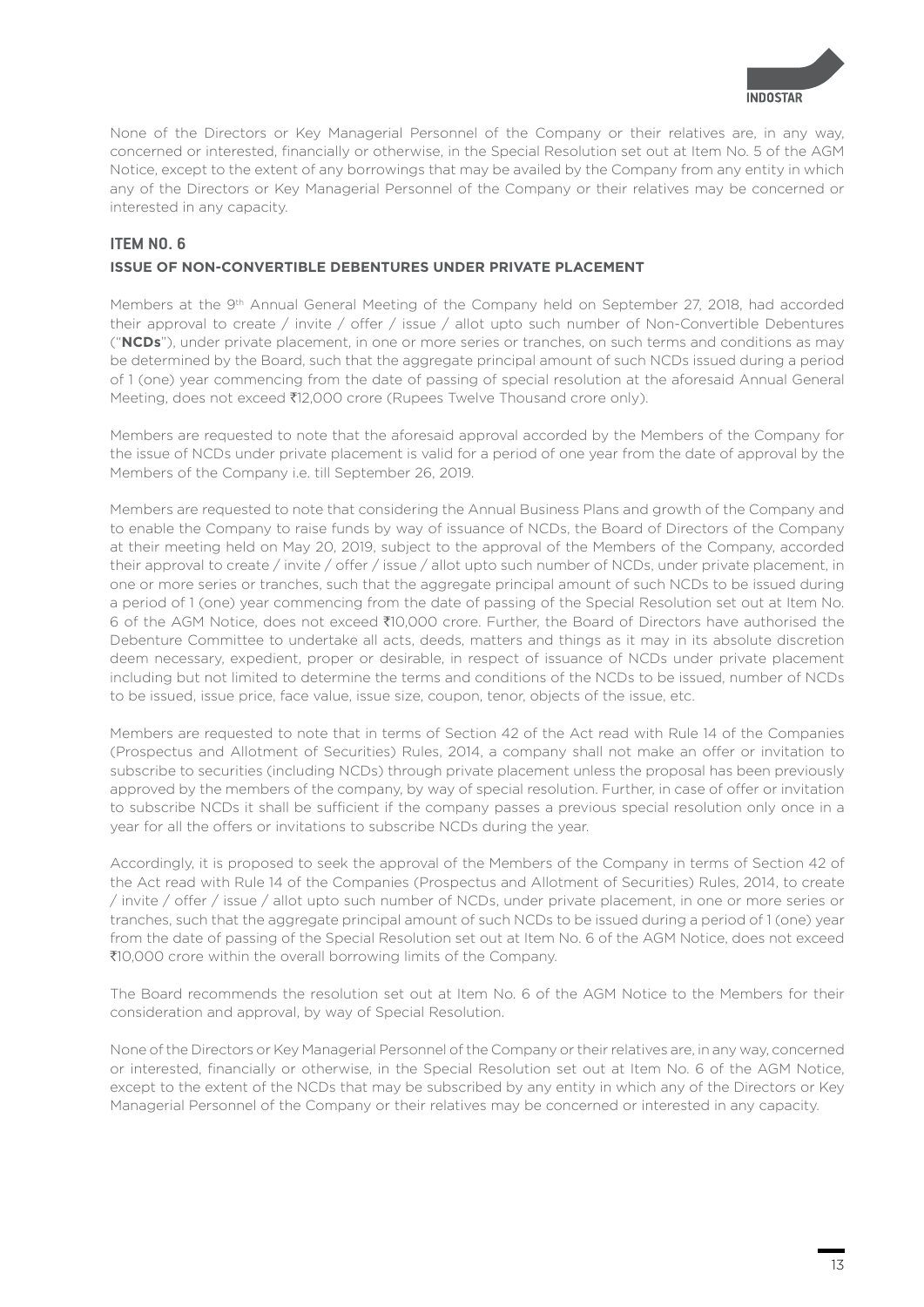## **ITEM NO. 7**

## **INCREASE IN AGGREGATE LIMIT OF INVESTMENT AND HOLDING BY FOREIGN PORTFOLIO INVESTORS IN THE EQUITY SHARE CAPITAL OF THE COMPANY**

Members are requested to note that in terms of the FEMA Regulations, the total holding of all Foreign Portfolio Investors registered in accordance with the provisions of the SEBI FPI Regulations ("**FPIs**") in aggregate, cannot not exceed 24% of the paid-up equity share capital of the Company.

Members are requested to note that subject to approval of board of directors and the members of a company by way of a special resolution, the said limit can be increased upto the sectoral cap / statutory limit prescribed under the FEMA Regulations for foreign investment, which currently is 100% of the paid-up equity share capital for the Company.

Members are requested to note that in order to enable FPIs to invest and hold equity shares of the Company, exceeding the prescribed limit of 24% of equity share capital under the FEMA Regulations, the Board of Directors of the Company at its meeting held on May 20, 2019, subject to the approval of the Members of the Company, accorded its approval to permit FPIs to invest and hold, in aggregate, equity shares of the Company, upto 50% of the paid-up equity share capital of the Company.

Accordingly, it is proposed to seek the approval of the Members of the Company in terms of the FEMA Regulations, to permit FPIs to invest and hold, in aggregate, equity shares of the Company, upto 50% of the paid-up equity share capital of the Company, such that the total holding by each FPI or an investor group as referred in SEBI FPI Regulations is within the limits prescribed under the FEMA Regulations and the SEBI FPI Regulations.

The Board recommends the resolution set out at Item No. 7 of the AGM Notice to the Members for their consideration and approval, by way of Special Resolution.

None of the Directors or Key Managerial Personnel of the Company or their relatives are, in any way, concerned or interested, financially or otherwise, in the Special Resolution set out at Item No. 7 of the AGM Notice, except to the extent of investment / holding of equity shares of the Company by a FPI in which any of the Directors or Key Managerial Personnel of the Company or their relatives may be concerned or interested in any capacity.

### **ITEM NO. 8**

## **SALE / ASSIGNMENT / SECURITISATION OF LOAN RECEIVABLES OF THE COMPANY UPTO** ` **5,000 CRORE IN A FINANCIAL YEAR**

Members are requested to note that considering expansion of Company's business, the need for additional sources of funds and initiative undertaken by the Reserve Bank of India to enable and encourage banks to purchase loan receivables from non-banking financial companies ("**NBFCs**") and NBFCs to enhance its liquidity poisition by raising funds through assignment / securitisation of the loan receivables, the Company may raise funds by way of sale / assignment / securitisation of its loan receivables to other persons / entities.

Members are further requested to note that in light of the above and in order to be able to explore opportunities of fund raising by way of sale / assignment / securitisation of loan receivables, the Board of Directors of the Company at its meeting held on May 20, 2019, subject to the approval of the Members of the Company, accorded its approval to sell / assign / securitize present and / or future loan receivables of the Company, such that the aggregate amount of such sale / assignment / securitisation transactions does not exceed  $\bar{\tau}$  5,000 crore (Rupees Five Thousand crore only) during a financial year;

Considering such transactions of sale / assignment / securitisation of loan receivables may result in to disposal of undertaking as defined in the explanation to Section 180(1)(a) of the Act, it is proposed to seek approval of the Members to sell / assign / securitize present and / or future loan receivables of the Company for an aggregate amount not exceeding ₹ 5,000 crore (Rupees Five Thousand crore only) during a financial year.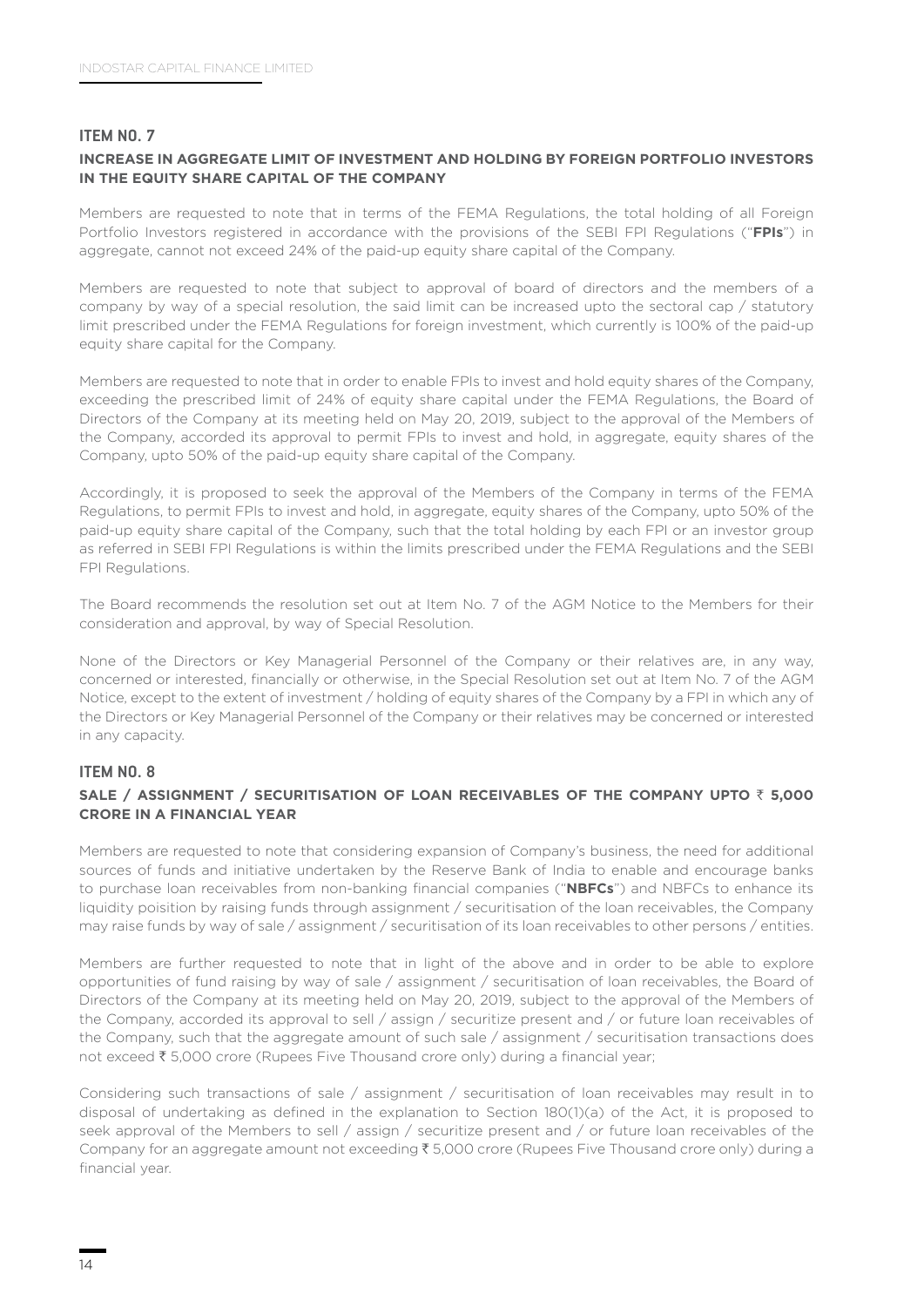

The Board recommends the resolution set out at Item No. 8 of the AGM Notice to the Members for their consideration and approval, by way of Special Resolution.

None of the Directors or Key Managerial Personnel of the Company or their relatives are, in any way, concerned or interested, financially or otherwise, in the Special Resolution set out at Item No. 8 of the AGM Notice, except to the extent of any transaction of sale / assignment / securitization of loan receivables that may be executed by the Company with any entity in which any of the Directors or Key Managerial Personnel of the Company or their relatives may be concerned or interested in any capacity.

## **ITEM NO. 9**

### **APPOINTMENT OF MR. SHAILESH SHIRALI AS A WHOLE-TIME DIRECTOR**

Members are requested to note that the Board of Directors of the Company, on recommendation of the Nomination & Remuneration Committee ("**NRC**"), at their meeting held on June 26, 2019 approved appointment of Mr. Shailesh Shirali (DIN: 06525626) as an Additional Director of the Company in terms of Section 161(1) of the Act, to hold office upto the date of the ensuing Annual General Meeting of the Company. Members are further requested to note that the Company has received a notice in writing in terms of the provisions of Section 160 of the Act from a Member proposing the candidature of Mr. Shirali as a Director on the Board of Directors of the Company.

Mr. Shirali has been associated with the Company as MD, Head – Corporate Lending & Markets since 2012 and has also served as a Whole-Time Director of the Company from March 15, 2013 till January 29, 2018. The Corporate Lending Business led by Mr. Shirali since 2012 is the most profitable business of the Company. Under Mr. Shirali's supervision the Corporate Lending Business, in aggregate, disbursed loans worth  $\bar{\chi}$ 25,829.3 crore and built a high quality loan book through robust credit assessment, risk management framework and pro-active monitoring of portfolio performance, which is reflected through the low rates of non-performing assets.

Members are further requested to note that considering (i) growth of the Company's business and to strengthen the Board with an additional executive director in addition to Mr. R. Sridhar, the Executive Vice-Chairman & CEO of the Company; (ii) rich experience and expertise of Mr. Shirali in the financial services industry; and (iii) his contribution to Company's growth during his association with the Company since 2012, upon recommendation of the NRC, the Board of Directors at its meeting held on June 26, 2019, appointed Mr. Shirali as a Whole-Time Director of the Company for a period of 5 (five) years with effect from June 26, 2019, subject to the approval of the Members of the Company, on the terms and conditions of appointment and remuneration as detailed in the Agreement dated June 26, 2019 entered into between the Company and Mr. Shirali ("**Agreement**"), material terms of which are mentioned below:

**Designation:** Mr. Shirali shall hold office of Whole-Time Director of the Company also designated as MD, Head – Corporate Lending & Markets.

**Term:** Mr. Shirali shall hold office of Whole-Time Director of the Company for a period of 5 (five) years with effect from June 26, 2019. Mr. Shirali as Whole-Time Director, shall be liable to determination by retirement by rotation in terms of the Act and the Articles of Association of the Company.

#### **Remuneration / Perquisites / Allowances:**

Mr. Shirali shall be entitled to fixed remuneration of ₹2.50 crore p.a. Mr. Shirali shall additionally be entitled to increment and performance linked variable compensation, as may be approved by the Board / NRC.

Medical Insurance - Mr. Shirali and his immediate family members shall be entitled to medical insurance coverage as per the terms of the Company's group medical insurance policy.

Life Insurance - Mr. Shirali shall be covered under the Company's group term insurance policy.

Other perquisites / allowances / benefits – As may be approved by the Board / NRC, subject to provisions of the Act.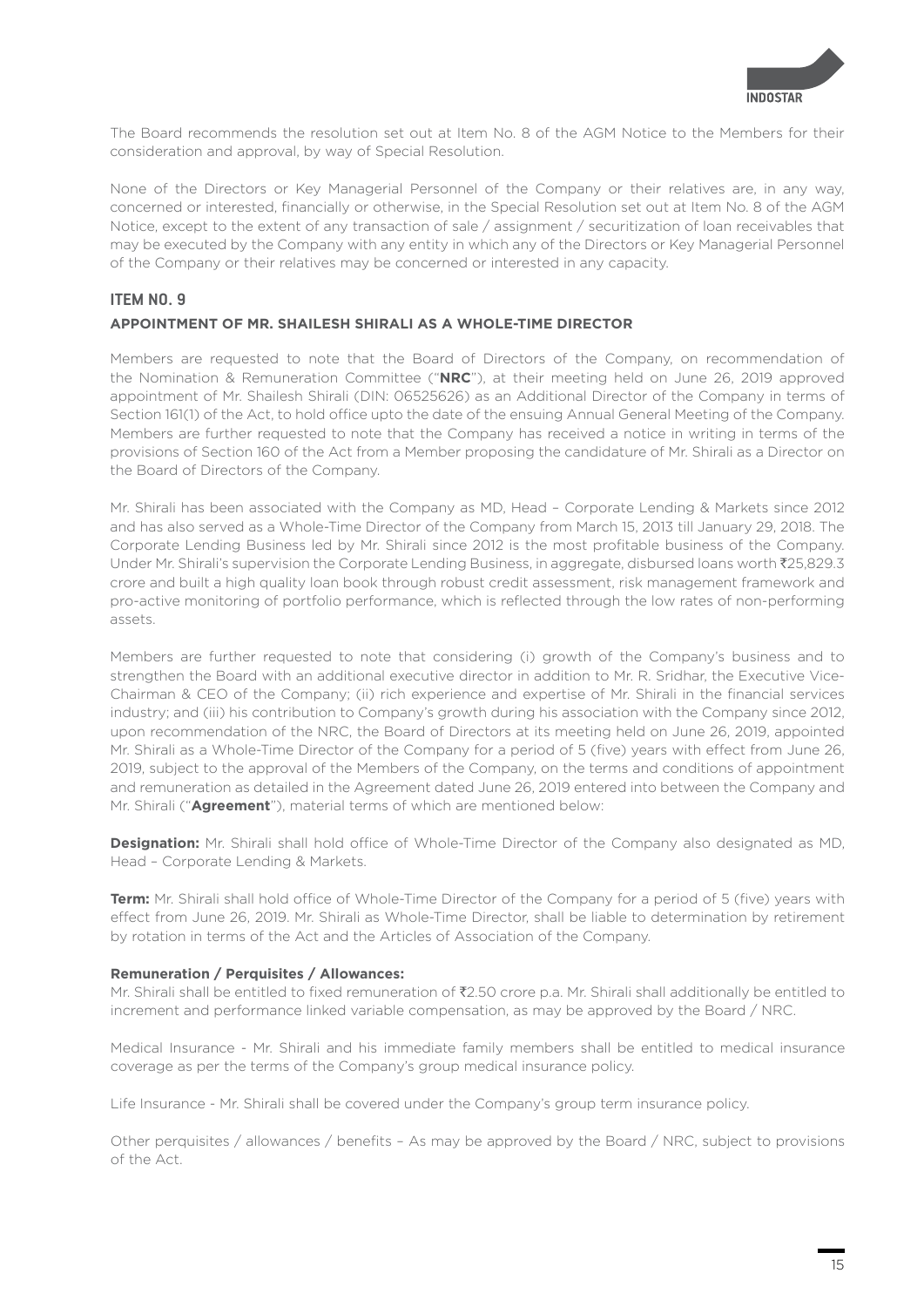Mr. Shirali will be entitled to grant of stock options as per employee stock options plans adopted / may be adopted by the Company. Currently, Mr. Shirali holds 17,60,777 stock options of the Company and it is clarified that employees stock options granted / to be granted, if any, to Mr. Shirali shall not be considered as perquisites and are not to be included for the purpose of computation of the overall ceiling of remuneration.

Members are requested to note that the Board / NRC may modify / alter / vary the terms and conditions of appointment and remuneration of Mr. Shirali as a Whole-Time Director of the Company, as it may deem fit, such that the total remuneration paid to Mr. Shirali shall not exceed the limits on remuneration prescribed under the Act. Subject to provisions of the Act, in case of absence or inadequacy of profits in any financial year, the remuneration payable to Mr. Shirali as a Whole-Time Director of the Company shall be paid as minimum remuneration.

The Agreement shall be available for inspection by Members at the Registered & Corporate Office of the Company.

Brief Profile of Mr. Shirali and disclosure(s) / information under the Listing Regulations and Secretarial Standards on General Meeting issued by the Institute of Company Secretaries of India, are set out in the Annexure to the AGM Notice.

Members are requested to note that the Company has received consent in writing from Mr. Shirali to act as a Whole-Time Director of the Company and declaration(s) and confirmations stating that he satisfies all the conditions of appointment as a Whole-Time Director as set out in Section 196(3) and Part-I of Schedule V to the Act and that he is not disqualified from being appointed as a Director of the Company in terms Section 164 and other provisions of the Act and the circulars, directions, notifications, regulations, guidelines issued by the Reserve Bank of India and the Securities and Exchange Board of India.

Members are requested to note that in terms of Section 178 of the Act, terms of reference of NRC, RBI Directions and Policy on Selection Criteria / "Fit & Proper" Person Criteria of the Company, the NRC at its meeting held on June 26, 2019 assessed and confirmed the eligibility and "fit & proper" person status for Mr. Shirali for appointment as a Whole-Time Director of the Company, based on the information, declarations, disclosures and undertakings provided by him.

Members are requested to note that it is proposed to appoint Mr. Shirali as a Whole-Time Director on the Board of Directors of the Company for period of 5 (five) years with effect from June 26, 2019.

Members are requested to note that in terms of provisions of the Act and circulars, notifications, guidelines issued by the Securities and Exchange Board of India, appointment of Mr. Shirali as a Whole-Time Director of the Company is subject to the approval by the Members of the Company.

The Board recommends the resolution set out at Item No. 9 of the AGM Notice to the Members for their consideration and approval, by way of Ordinary Resolution.

Except Mr. Shailesh Shirali and his relatives, none of the other Directors, Key Managerial Personnel of the Company and their relatives are, in any way, concerned or interested, financially or otherwise, in the Ordinary Resolution set out at Item No. 9 of the AGM Notice.

> By the Order of the Board of Directors **For IndoStar Capital Finance Limited**

**Jitendra Bhati** Place: Mumbai Company Secretary & Compliance Officer Date: June 26, 2019 Membership No.: FCS 8937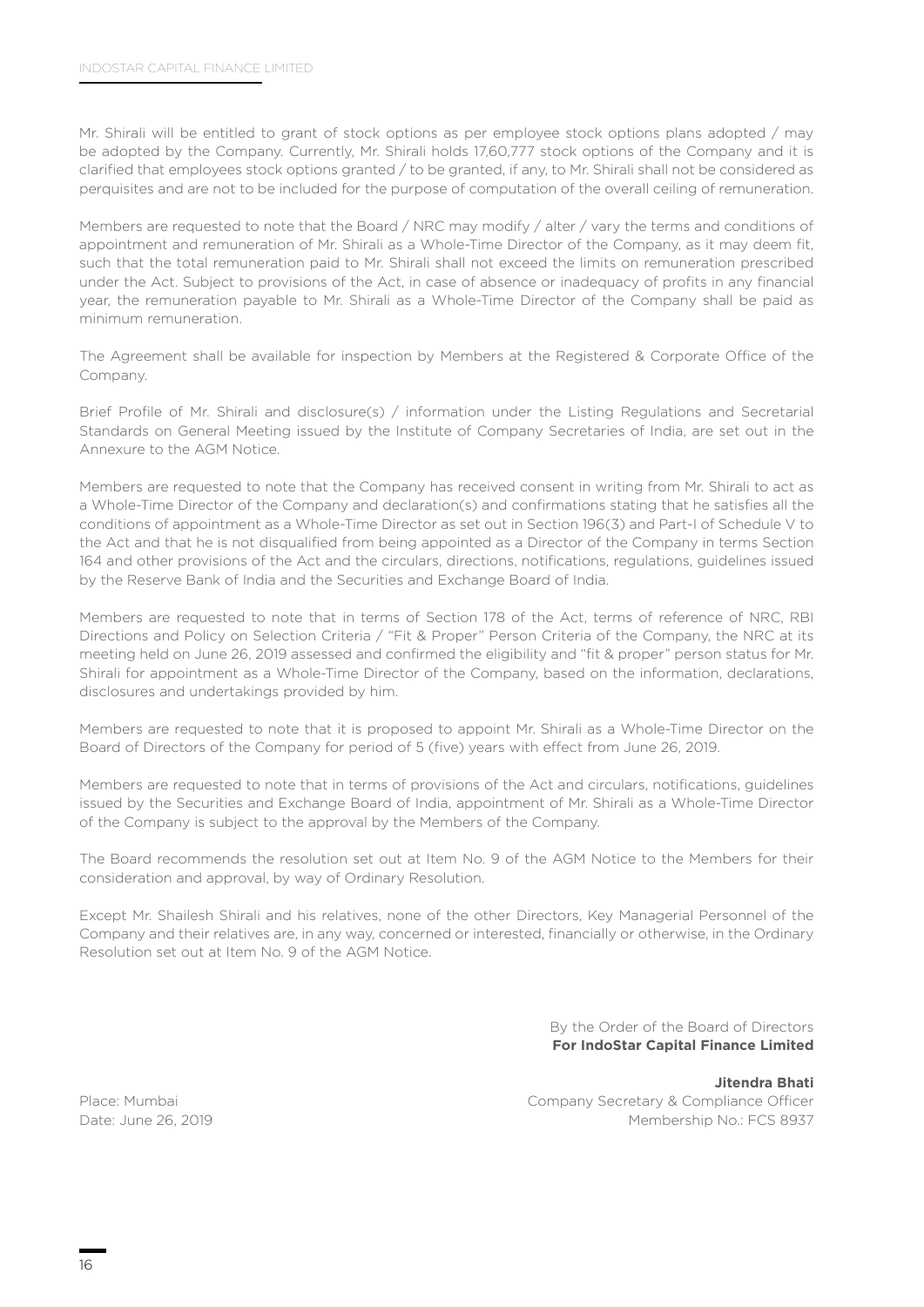

# **ANNEXURE TO THE NOTICE CONVENING THE 10TH ANNUAL GENERAL MEETING**

## **INFORMATION OF DIRECTOR(S) SEEKING APPOINTMENT / RE-APPOINTMENT AT THE ANNUAL GENERAL MEETING**

| Mr. R. Sridhar<br><b>Name of the Director</b>                                                                                                                                                                                                                                                                                                                                                                                                                                                                                                                                                                                                                                                                                                                                                                                                                                                                                                                                                                                                                                                                                                                                           | Mr. Bobby Parikh                                                                                                                                                                                                                                                                                                                                                                                                                                                                                                                                                                                                                                                                                                                                                                                                                                                                                                                                                                                                                                                                                | Mr. Shailesh Shirali                                                                                                                                                                                                                                                                                                                                                                                                                                                                                                                                                                                                                                                                                                                                                                                                                                            |
|-----------------------------------------------------------------------------------------------------------------------------------------------------------------------------------------------------------------------------------------------------------------------------------------------------------------------------------------------------------------------------------------------------------------------------------------------------------------------------------------------------------------------------------------------------------------------------------------------------------------------------------------------------------------------------------------------------------------------------------------------------------------------------------------------------------------------------------------------------------------------------------------------------------------------------------------------------------------------------------------------------------------------------------------------------------------------------------------------------------------------------------------------------------------------------------------|-------------------------------------------------------------------------------------------------------------------------------------------------------------------------------------------------------------------------------------------------------------------------------------------------------------------------------------------------------------------------------------------------------------------------------------------------------------------------------------------------------------------------------------------------------------------------------------------------------------------------------------------------------------------------------------------------------------------------------------------------------------------------------------------------------------------------------------------------------------------------------------------------------------------------------------------------------------------------------------------------------------------------------------------------------------------------------------------------|-----------------------------------------------------------------------------------------------------------------------------------------------------------------------------------------------------------------------------------------------------------------------------------------------------------------------------------------------------------------------------------------------------------------------------------------------------------------------------------------------------------------------------------------------------------------------------------------------------------------------------------------------------------------------------------------------------------------------------------------------------------------------------------------------------------------------------------------------------------------|
| 61 years<br>Age                                                                                                                                                                                                                                                                                                                                                                                                                                                                                                                                                                                                                                                                                                                                                                                                                                                                                                                                                                                                                                                                                                                                                                         | 55 years                                                                                                                                                                                                                                                                                                                                                                                                                                                                                                                                                                                                                                                                                                                                                                                                                                                                                                                                                                                                                                                                                        | 50 years                                                                                                                                                                                                                                                                                                                                                                                                                                                                                                                                                                                                                                                                                                                                                                                                                                                        |
| Date of first<br>April 18, 2017<br>Appointment on the<br><b>Board of the Company</b>                                                                                                                                                                                                                                                                                                                                                                                                                                                                                                                                                                                                                                                                                                                                                                                                                                                                                                                                                                                                                                                                                                    | August 01, 2011<br>(In terms of provisions<br>of the Act, Mr. Parikh,<br>was appointed as a Non-                                                                                                                                                                                                                                                                                                                                                                                                                                                                                                                                                                                                                                                                                                                                                                                                                                                                                                                                                                                                | Appointed as Whole-<br>Time Director on March<br>15, 2013 (Resigned on<br>January 29, 2018).                                                                                                                                                                                                                                                                                                                                                                                                                                                                                                                                                                                                                                                                                                                                                                    |
|                                                                                                                                                                                                                                                                                                                                                                                                                                                                                                                                                                                                                                                                                                                                                                                                                                                                                                                                                                                                                                                                                                                                                                                         | Executive Independent<br>Director of the Company<br>on March 05, 2015 to<br>hold office for a term<br>of 5 (five) consecutive<br>years.)                                                                                                                                                                                                                                                                                                                                                                                                                                                                                                                                                                                                                                                                                                                                                                                                                                                                                                                                                        | Appointed as Additional<br>Director on the Board of<br>Directors of the Company<br>on June 26, 2019 to hold<br>office till the AGM. Further,<br>appointed as Whole-Time<br>Director of the Company<br>with effect from June 26.<br>2019, subject to approval<br>of Members of the<br>Company.                                                                                                                                                                                                                                                                                                                                                                                                                                                                                                                                                                   |
| Mr. R. Sridhar holds a<br><b>Brief Resume,</b><br>Bachelor's Degree in<br><b>Qualifications,</b><br>Science from University<br><b>Experience and Nature</b><br>of Madras and is a<br>of his expertise in<br>Fellow Member of the<br>functional areas<br>Institute of Chartered<br>Accountants of India.<br>Mr. R. Sridhar has<br>over three decades<br>of experience in the<br>financial services<br>industry and was<br>previously associated<br>with the Shriram group<br>since 1985, and held the<br>position of managing<br>director and CEO of<br>Shriram Transport<br>Finance Company<br>Limited (STFC) since<br>2000. Under his<br>leadership STFC became<br>the largest asset<br>financing non-banking<br>financial company in<br>India.<br>Mr. R. Sridhar has held<br>senior positions in<br>various industry forums<br>including Finance<br>Industry Development<br>Council (FIDC), where<br>he served as a Chairman<br>for 5 years, Member of<br>Corporate Bond and<br>Securitisation Advisory<br>Committee constituted<br>by the Securities and<br>Exchange Board of India<br>and Advisory Group<br>on NBFCs constituted<br>by Ministry of Finance,<br>Government of India. | Mr. Bobby Parikh holds<br>a Bachelor's Degree in<br>Commerce from the<br>University of Mumbai<br>and is a Fellow Member<br>of the Institute of<br>Chartered Accountants<br>of India.<br>Mr. Parikh is the<br>Founder of Bobby<br>Parikh Associates, a<br>boutique firm focused<br>on providing strategic<br>tax and regulatory<br>advisory services. Mr.<br>Parikh's particular area<br>of focus is providing<br>tax and regulatory<br>advice in relation to<br>transactions and other<br>forms of business<br>reorganizations, whether<br>inbound, outbound or<br>wholly domestic. In this<br>regard, Mr. Parikh works<br>extensively with private<br>equity funds, other<br>institutional investors<br>and owners and<br>managers of businesses<br>to develop bespoke<br>solutions that optimally<br>address the commercial<br>objectives underpinning<br>a particular transaction<br>or a business<br>reorganization. Mr.<br>Parikh also works closely<br>with regulators and<br>policy formulators, in<br>providing inputs to aid in<br>the development of new<br>regulations and policies, | Mr. Shailesh Shirali holds<br>a Bachelor's Degree in<br>Commerce from the<br>University of Mumbai<br>and is a Fellow Member<br>of the Institute of<br><b>Chartered Accountants</b><br>of India.<br>Mr. Shirali has over 25<br>years of experience in<br>the financial services<br>industry. Prior to his<br>association with the<br>Company in 2012 as<br>head of the Company's<br>Corporate Lending<br>Segment, Mr. Shirali was<br>associated with Capital<br>First Limited (previously<br>known as Future Capital<br>Holdings Limited)<br>as CEO - Corporate<br>Lending, DSP Merrill<br>Lynch Capital Limited as<br>MD - Global Structured<br>Finance & Investments.<br>Rabo India Finance as<br>ED - Head Structured<br>Finance, Leveraged<br>Finance, Infrastructure<br>and Telecom and ICICI<br>Limited as $SVP - Credit$<br>Risk & Structured<br>Finance. |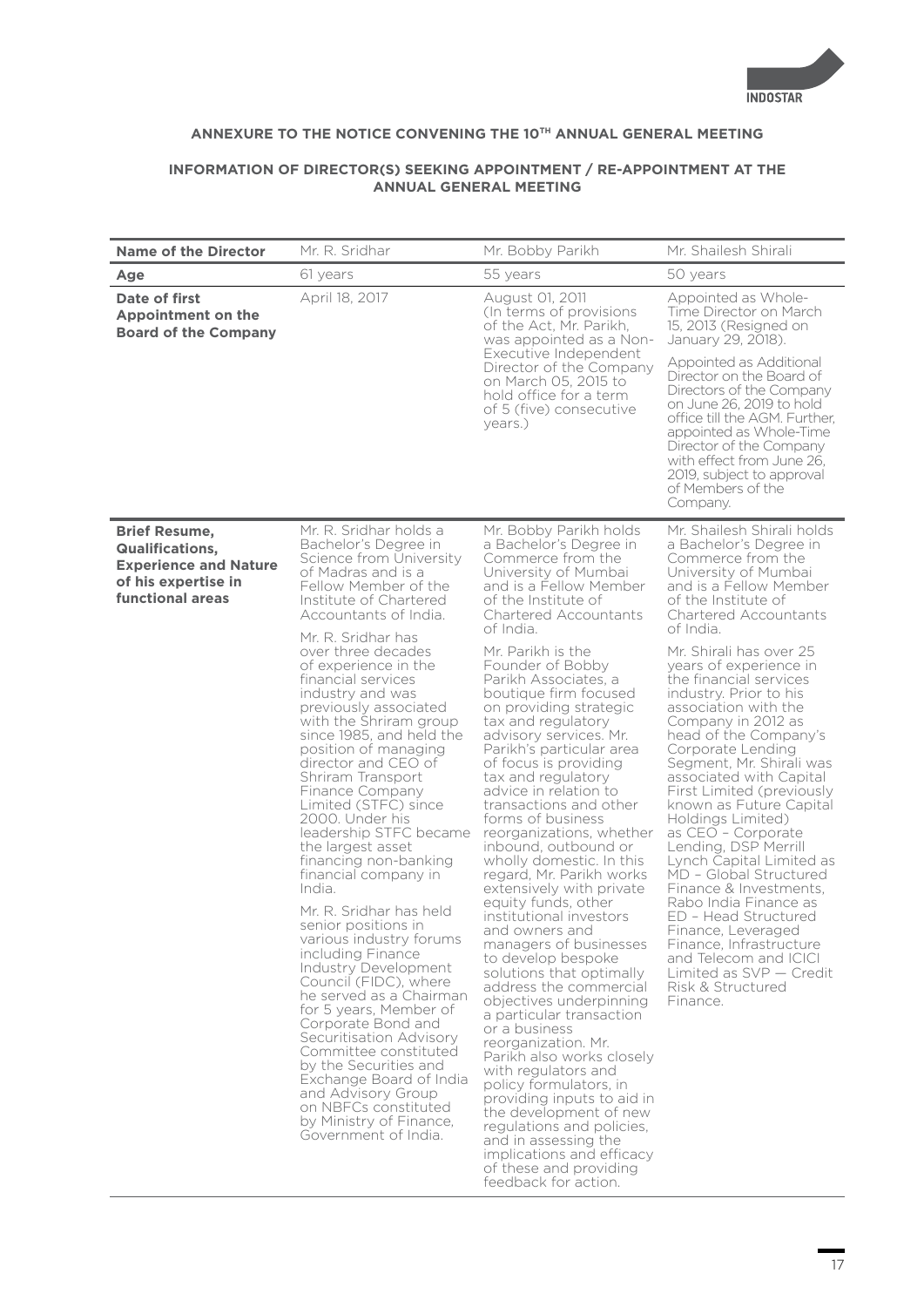|                                                                                                            |                                                                                                                                                                                                                                                                                                                                                                                                                                                | Mr. Parikh was most<br>recently co-founder<br>of BMR Advisors, a<br>highly regarded tax and<br>transactions firm which<br>he helped establish<br>and run for over 12<br>years. Formerly Chief<br>Executive Officer of<br>Ernst & Young in India<br>and Country Managing<br>Partner of Arthur<br>Andersen, Mr. Parikh<br>has been a member of<br>a number of trade and<br>business associations.<br>as well as a member<br>of the advisory or<br>executive boards of non-<br>governmental, not-for-<br>profit organizations and<br>private as well as listed<br>Indian companies. |                                                                                                                                                                                                                                                                                 |
|------------------------------------------------------------------------------------------------------------|------------------------------------------------------------------------------------------------------------------------------------------------------------------------------------------------------------------------------------------------------------------------------------------------------------------------------------------------------------------------------------------------------------------------------------------------|----------------------------------------------------------------------------------------------------------------------------------------------------------------------------------------------------------------------------------------------------------------------------------------------------------------------------------------------------------------------------------------------------------------------------------------------------------------------------------------------------------------------------------------------------------------------------------|---------------------------------------------------------------------------------------------------------------------------------------------------------------------------------------------------------------------------------------------------------------------------------|
| <b>Terms and Conditions</b><br>of appointment /<br>re-appointment and<br>remuneration sought to<br>be paid | As per resolution passed<br>by the Members at the<br><b>Extraordinary General</b><br>Meeting held on April<br>28, 2017 read with<br>explanatory statement<br>thereto, Mr. R. Sridhar<br>was appointed as<br>Whole-Time Director<br>designated as Executive<br>Vice-Chairman & CEO of<br>the Company, liable to<br>retire by rotation, who<br>retires by rotation at this<br>AGM and, being eligible,<br>offers himself for re-<br>appointment. | As per resolution<br>at Item No. 4 of the<br>AGM Notice read with<br>explanatory statement<br>thereto, Mr. Bobby<br>Parikh is proposed to be<br>re-appointed as Non-<br>Executive Independent<br>Director of the Company<br>for a second term of 5<br>(five) consecutive years<br>with effect from March<br>05, 2020.                                                                                                                                                                                                                                                            | As per resolution<br>at Item No. 9 of the<br>AGM Notice read with<br>explanatory statement<br>thereto, Mr. Shailesh<br>Shirali is proposed to<br>be appointed as Whole-<br>Time Director of the<br>Company for a period of<br>5 (five) years with effect<br>from June 26, 2019. |
| <b>Remuneration last</b><br>drawn (FY 2018-19)                                                             | ₹556.40 lacs                                                                                                                                                                                                                                                                                                                                                                                                                                   | ₹10.00 lacs<br>(excluding sitting fees<br>paid for attending Board<br>/ Committee meetings)                                                                                                                                                                                                                                                                                                                                                                                                                                                                                      | Not Applicable                                                                                                                                                                                                                                                                  |
| Shareholding in the<br><b>Company</b>                                                                      | Mr. R. Sridhar holds<br>3,17,460 equity shares of<br>the Company                                                                                                                                                                                                                                                                                                                                                                               | Nil                                                                                                                                                                                                                                                                                                                                                                                                                                                                                                                                                                              | Mr. Shailesh Shirali holds<br>19,660 equity shares of<br>the Company                                                                                                                                                                                                            |
| <b>Relationship with other</b><br><b>Directors / Managers</b><br>/ Key Managerial<br><b>Personnel</b>      | Not related                                                                                                                                                                                                                                                                                                                                                                                                                                    | Not related                                                                                                                                                                                                                                                                                                                                                                                                                                                                                                                                                                      | Not related                                                                                                                                                                                                                                                                     |
| <b>No. of Board Meetings</b><br>attended during the<br>financial year 2018-19                              | 7                                                                                                                                                                                                                                                                                                                                                                                                                                              | 7                                                                                                                                                                                                                                                                                                                                                                                                                                                                                                                                                                                | Not Applicable                                                                                                                                                                                                                                                                  |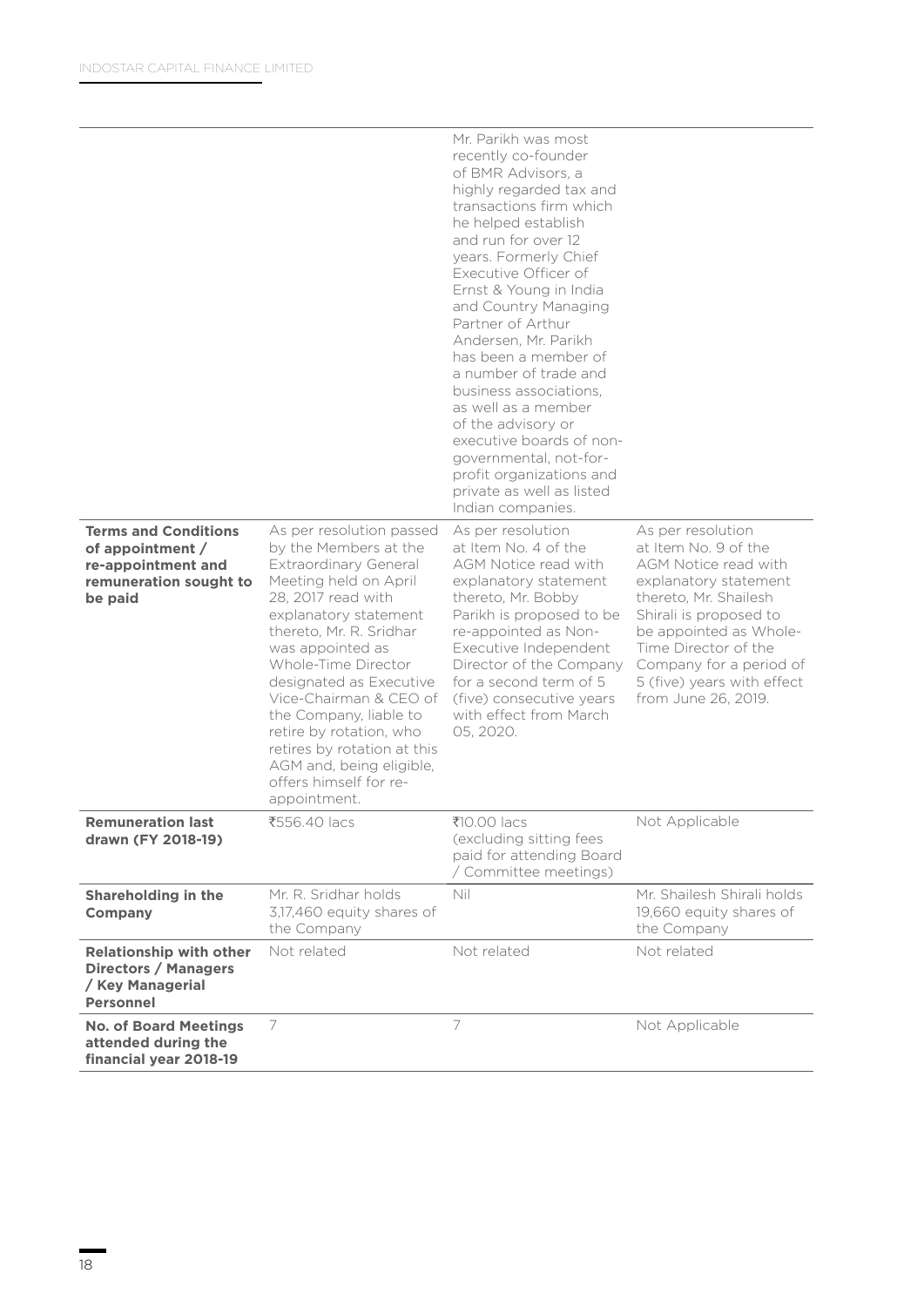**INDOSTAR** 

| <b>Other Directorships</b>                                                     | JR Capital Services<br>Private Limited | Aviva Life Insurance<br>Company India Limited<br>Sembcorp Green Infra<br>Limited<br>Aditya Birla Sun Life<br><b>AMC Limited</b><br>Sembcorp Energy India<br>Limited<br><b>Biocon Limited</b><br>Tax and Advisors Private<br>Limited<br><b>BMR Global Services</b><br>Private Limited<br><b>BMR Business Solutions</b><br>Private Limited | None |
|--------------------------------------------------------------------------------|----------------------------------------|------------------------------------------------------------------------------------------------------------------------------------------------------------------------------------------------------------------------------------------------------------------------------------------------------------------------------------------|------|
| Membership /<br>Chairmanship of<br><b>Committees of other</b><br><b>Boards</b> | None                                   | Aviva Life Insurance<br>Company India Limited<br>• Audit Committee -<br>Chairman<br>• Nomination and<br>Remuneration<br>Committee - Member<br>• Investment<br>Committee - Member<br>• Risk Management<br>Committee -<br>Chairman<br>• Corporate Social<br>Responsibility<br>Committee - Member<br>• With profits<br>Committee - Member   | None |
|                                                                                |                                        | Sembcorp Green Infra<br>Limited<br>• Audit and Risk<br>Committee -<br>Chairman<br>• Nomination and<br>Remuneration<br>Committee - Member<br>Sembcorp Energy India<br>Limited<br>• Nomination and                                                                                                                                         |      |
|                                                                                |                                        | Remuneration<br>Committee - Member<br>Aditya Birla Sun Life<br><b>AMC Limited</b><br>• Audit Committee -<br>Member<br>• Risk Management<br>Committee - Member                                                                                                                                                                            |      |
|                                                                                |                                        | <b>Biocon Limited</b><br>• Audit and Risk<br>Management<br>Committee - Member<br>· Stakeholders<br>Relationship<br>Committee - Member                                                                                                                                                                                                    |      |